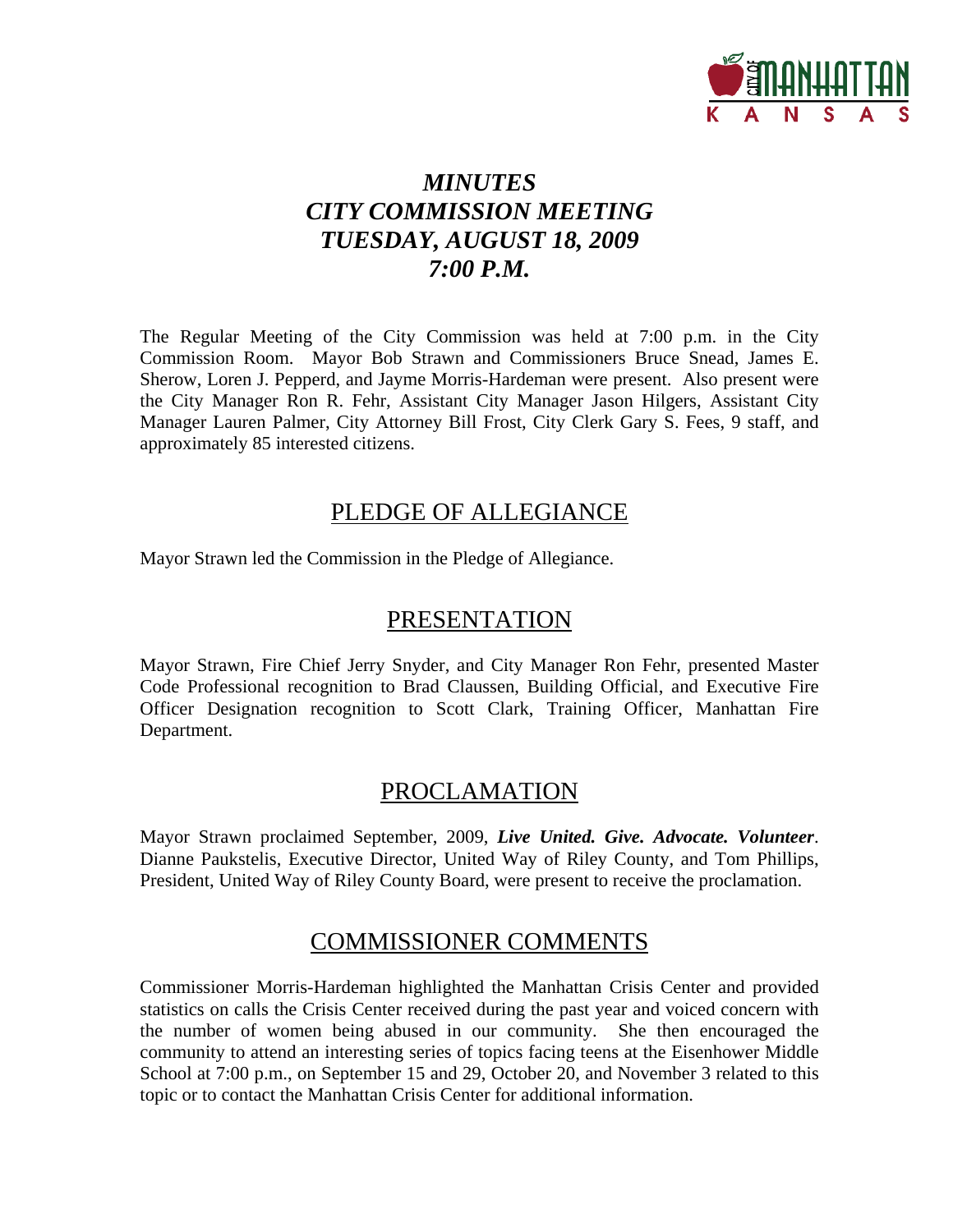Minutes City Commission Meeting August 18, 2009 Page 2

## CONSENT AGENDA

(\* denotes those items discussed)

#### **MINUTES**

The Commission approved the minutes of the Regular City Commission Meeting held Tuesday, August 4, 2009.

#### **CLAIMS REGISTER NO. 2618**

The Commission approved Claims Register No. 2618 authorizing and approving the payment of claims from July 29, 2009, to August 11, 2009, in the amount of \$1,503,760.69.

#### **ORDINANCE NO. 6774 – AMEND SCHOOL ZONES**

The Commission approved Ordinance No. 6774 lengthening the school zone along Walters Drive related to Eisenhower Middle School and shortening the school zone along Casement Road related to Northview Elementary School.

#### **\* ORDINANCE NO. 6775 – ADOPT – 2010 CITY BUDGET**

The Commission approved Ordinance No. 6775 adopting the 2010 City Budget.

#### **ORDINANCE NO. 6776 – INCREASE – WATER RATE STRUCTURE**

The Commission approved Ordinance No. 6776 increasing the water rate structure.

#### **ORDINANCE NO. 6777 – INCREASE – SANITARY SEWER RATE STRUCTURE**

The Commission approved Ordinance No. 6777 increasing the wastewater rate structure.

### **CHARTER ORDINANCE NO. 47 – INCREASE – STORMWATER RATES**

The Commission approved Charter Ordinance No. 47 increasing the stormwater rates.

#### **RESOLUTION NO. 081809-A – ADOPT – 2010-2013 CAPITAL IMPROVEMENT PROGRAM**

The Commission approved Resolution No. 081809-A adopting the 2010-2015 Capital Improvement Program.

### **\* RESOLUTION NO. 081809-B/FIRST READING – EMINENT DOMAIN – US 24 AND MCCALL ROAD INTERSECTION (ST0907)**

Ron Fehr, City Manager, provided an overview on the item.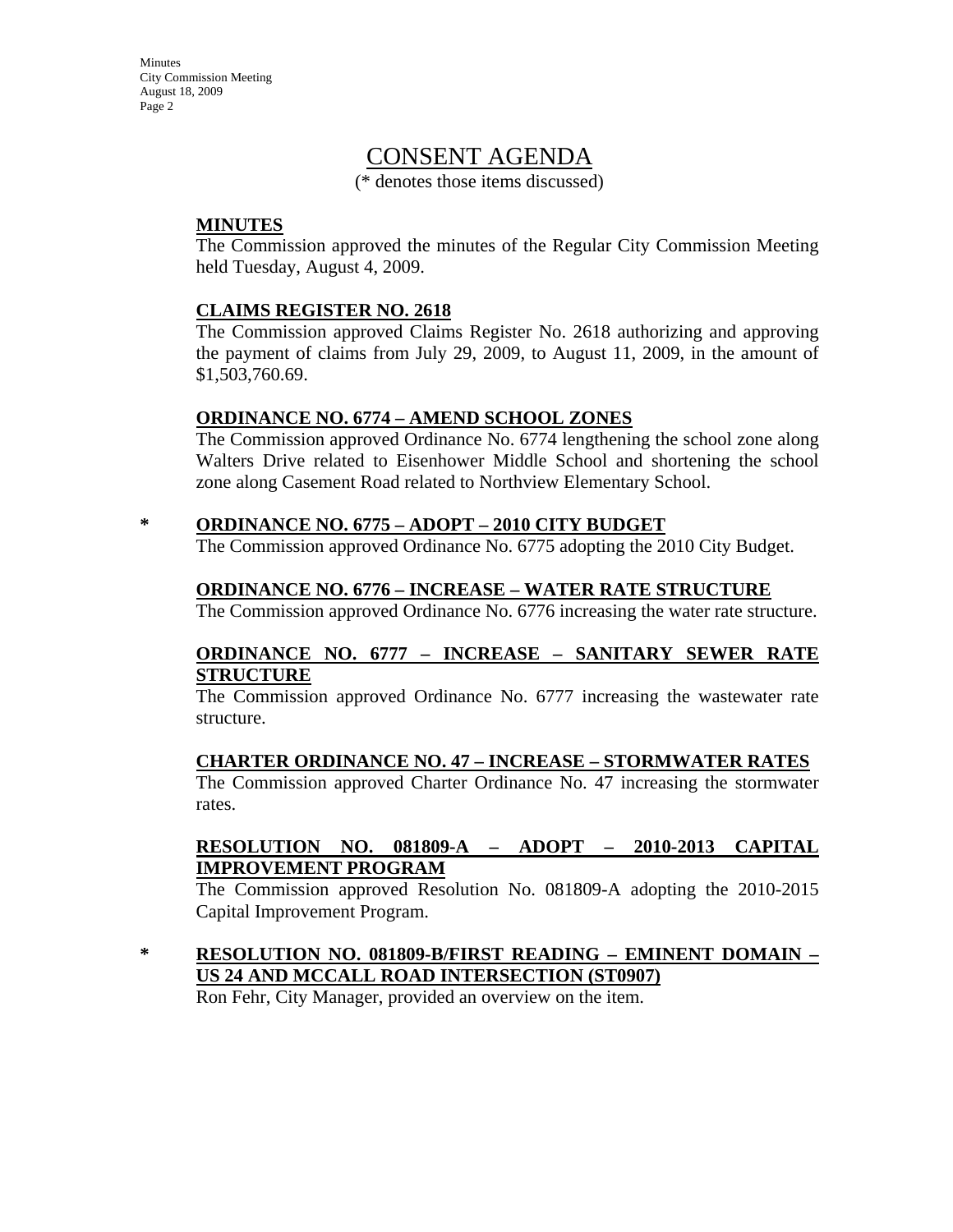# CONSENT AGENDA (*CONTINUED*)

#### **\* RESOLUTION NO. 081809-B/FIRST READING – EMINENT DOMAIN – US 24 AND MCCALL ROAD INTERSECTION (ST0907)** *(CONTINUED)*

The Commission approved Resolution No. 081809-B declaring the necessity to acquire the required properties by Eminent Domain and directing that surveys of the properties be completed and filed with the City Clerk for US-24 (East Poyntz) at McCall Road Intersection Improvement Project (ST0907) utilizing ARRA Funds and approve first reading of an ordinance authorizing the acquisition of the required properties by condemnation.

#### **RESOLUTION NO. 081809-C – AMEND – LOCAL 2275 INTERNATIONAL ASSOCIATION OF FIREFIGHTERS MEMORANDUM OF AGREEMENT**

The Commission approved Resolution No. 081809-C adopting changes within the Memorandum of Agreement with Local 2275 of the International Association of Firefighters.

**\* RESOLUTION NO. 081809-D – TEMPORARY NOTE SERIES NO. 2009-03** Ron Fehr, City Manager, provided the results from the Temporary Note Sale held earlier in the day.

The Commission approved accepting the best bid for selling the notes from UMB Bank, n.a., Kansas City, Missouri, and approved Resolution No. 081809-D issuing Temporary Note Series No. 2009-03 in the amount of \$10,980,000 to finance the following eleven (11) special assessment and capital projects to be debt financed: *Airport-Relocation of Navigational Equipment; Airport-Runway 3 Extension and Taxiway Improvements; City Park Pool Replacement (CP0901); Gary Avenue and Treesmill Circle/Court (Effingham) Drainage Improvements, Phase 2 (SM0807);Marlatt Avenue Street Improvements (EN701P/ST0612); Wildcat Creek Lift Station Improvements (Phase 1, Pump Replacement) (SP0604); Claflin Road and Sunset Avenue Intersection Improvements (EN704P); Downtown Redevelopment (South End) – 4th Street from Fort Riley Boulevard to Pierre Street (DT805P/ST0813), Water (WA0803/WA0804), and Sanitary Sewer (SS0806/SS0807) Improvements; and Kimball Avenue and Manhattan Avenue Street Improvements (ST0010).*

#### **RESOLUTION NO. 081809-E – REVISED PETITION – GARY AVENUE AND TREESMILL CIRCLE – STORM SEWER IMPROVEMENTS (SM0807)**

The Commission found the revised petition sufficient and approved Resolution No. 081809-E finding the Gary Avenue and Treesmill Circle Storm Sewer Improvements (SM0807) project advisable, authorizing construction, and rescinding Resolution No. 070709-A.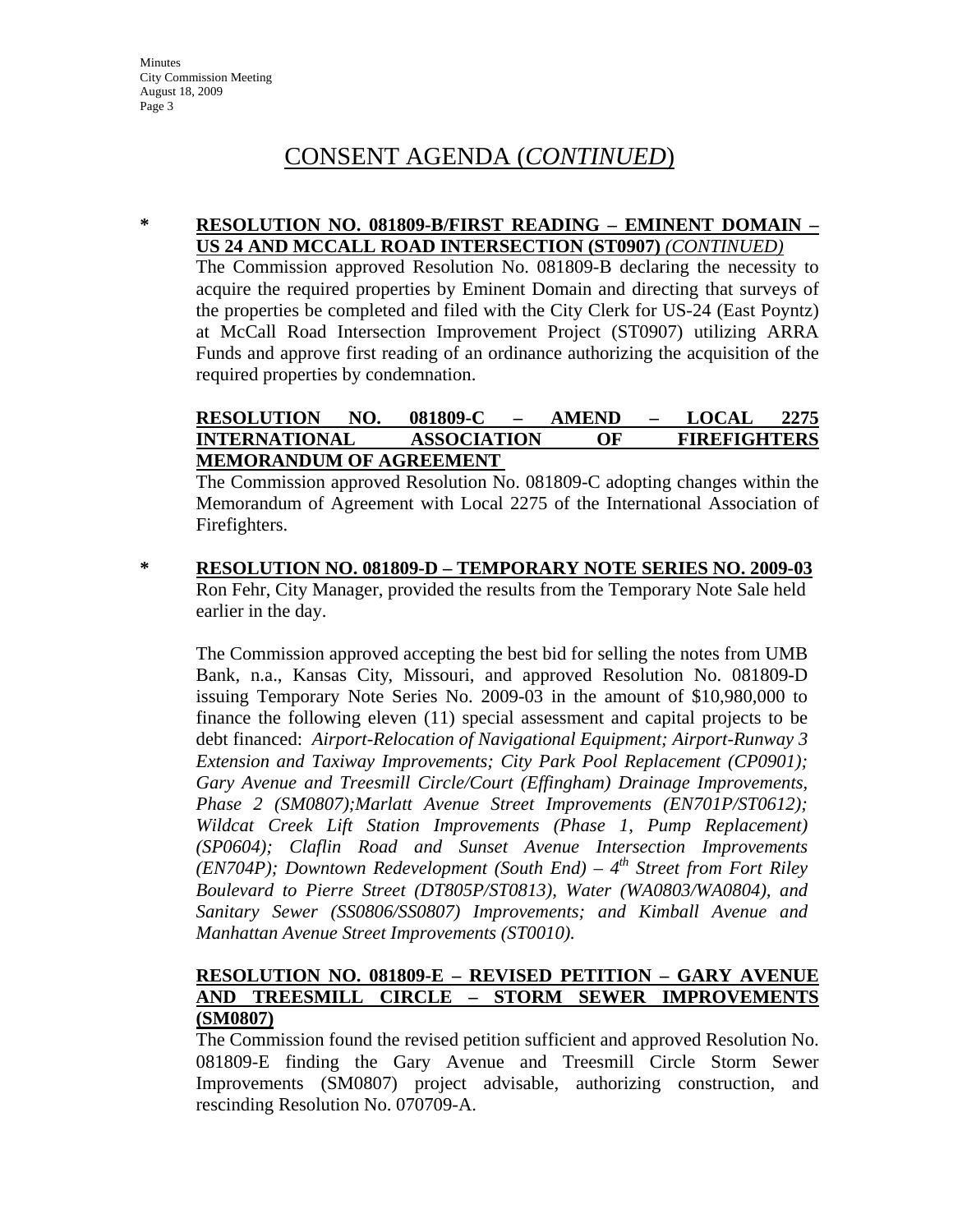## CONSENT AGENDA (*CONTINUED*)

#### **RESOLUTION NO. 081809-F – PETITION – MANHATTAN MENNONITE CHURCH – SANITARY SEWER IMPROVEMENTS (SS0909)**

The Commission found the petition sufficient and approved Resolution No. 081809-F, finding the Manhattan Mennonite Church Sanitary Sewer Improvements project (SS0909) advisable and authorizing construction via a US-24 and Marlatt Avenue project change order.

#### **\* RESOLUTION NO. 081809-G – 2009 HOME INVESTMENT PARTNERSHIP PROGRAM**

Karen Davis, Director of Community Development, provided an overview of the item. She then answered questions from the Commission.

The Commission approved Resolution No. 081809-G authorizing submission of an application for 2009 HOME Investment Partnerships Program funds and authorized the Mayor to execute the application and the grant agreement if funding is awarded.

### **AGREEMENTS – PURCHASE OF 330 AND 401 BLUEMONT AVENUE**

The Commission accepted the recommendation of the Selection Committee and authorized City Administration to negotiate and execute agreements with Linda Olson-Bongers, of Manhattan, Kansas, for the transfer of ownership of the structure located at 401 Bluemont Avenue and with Wamego Lumber Company, Inc., of Wamego, Kansas, for the transfer of ownership of the structure located at 330 Bluemont Avenue.

#### **AGREEMENT – RELOCATION SERVICES – 330, 401, AND 402 BLUEMONT AVENUE (SP0909)**

The Commission authorized City Administration to execute an agreement with Valley Moving, LLC, of Wamego, Kansas, for relocation services (SP0909) for 330, 401, and 402 Bluemont Avenue (SP0909), in the total amount of \$211,445.00.

#### **AWARD CONTRACT – CITY PARK POOL SANITARY SEWER IMPROVEMENTS (SS0908)**

The Commission accepted the Engineer's Estimate in the amount of \$92,064.00 and awarded a construction contract to Larson Construction, Inc., of Manhattan, Kansas, in the amount of \$87,915.00 for the City Park Pool Sanitary Sewer Improvements (SS0908).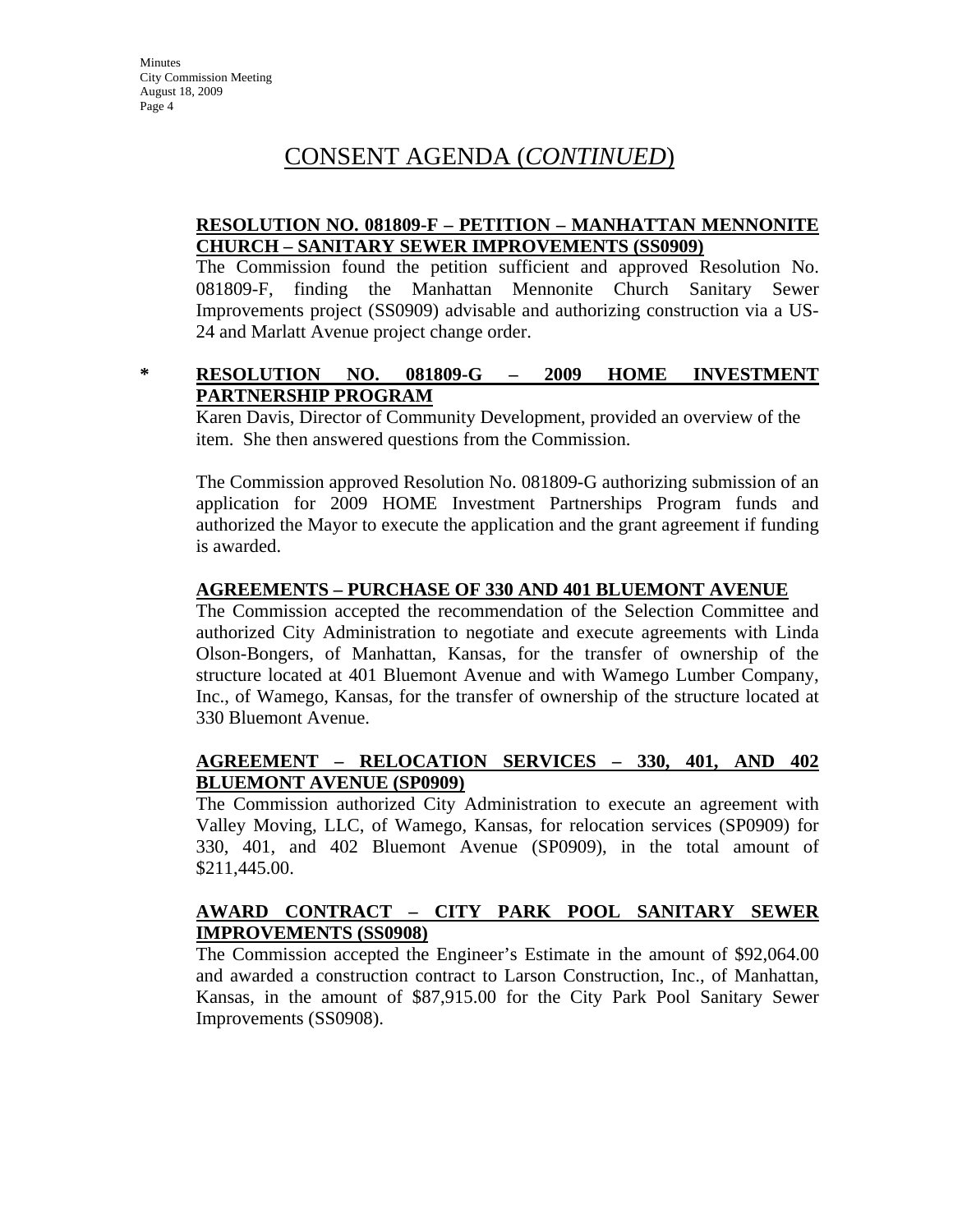# CONSENT AGENDA (*CONTINUED*)

#### **KDOT 5-YEAR PLAN – BLUEMONT TO MCCALL ROAD CONNECTION**

The Commission approved the submittal of the City of Manhattan's Five-Year-Plan to the Kansas Department of Transportation as drafted by City Administration, authorized the Mayor and City Clerk to execute the Request for Construction Project Form on behalf of the City of Manhattan, and authorized City Administration to proceed with the Request for Proposal process this fall.

### **PURCHASE – OZONE INJECTION EQUIPMENT – JOB CORPS LIFT STATION**

The Commission authorized City Administration to purchase the previously installed ozone injection equipment at the Job Corps Lift Station, from Adaptive Ozone Solutions, of Lenexa, Kansas, in the amount of \$38,040.00 for odor control.

### **AGREEMENT – PURCHASE – 5146 WILDCAT CREEK ROAD**

The Commission authorized the Mayor and City Clerk to execute a purchase agreement with Aaron and Karen Franklin and Howard and Heather Franklin for 3.84 acres of property located at 5146 Wildcat Creek Road and authorized City Administration to allocate Economic Development Funds for the property purchase and associated transaction fees.

### **\* APPLICATION – HOMELESSNESS PREVENTION AND RAPID RE-HOUSING PROGRAM FUNDS**

Commissioner Morris-Hardeman highlighted the significance of the homelessness prevention and rapid re-housing program.

The Commission authorized the Mayor and City Clerk to sign the application for Homelessness Prevention and Rapid Re-Housing Program funds and any implementation agreements with the Kansas Housing Resources Corporation and Manhattan Emergency Shelter should funding be awarded.

After discussion, Commissioner Snead moved to approve the consent agenda, as presented. Commissioner Sherow seconded the motion. On a roll call vote, motion carried 5-0, with the exception of Item D: Adopt 2010 City Budget, which carried 3-2, with Mayor Strawn and Commissioner Pepperd voting against the item.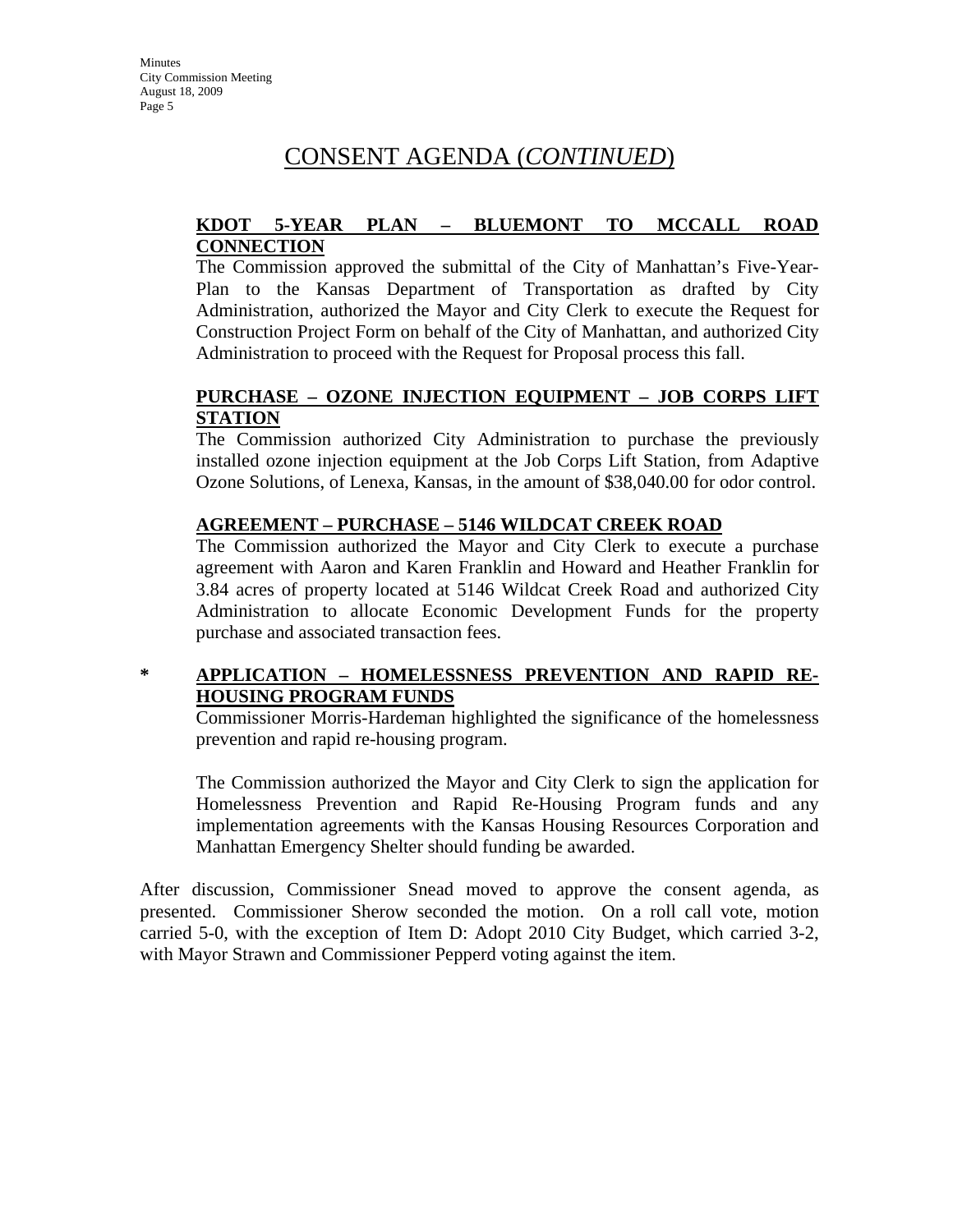**Minutes** City Commission Meeting August 18, 2009 Page 6

## GENERAL AGENDA

#### **EX-OFFICIO REPRESENTATION - MANHATTAN AREA CHAMBER OF COMMERCE BOARD OF DIRECTORS**

Mayor Strawn provided background information on the item and on the City's Code of Ethics policy. He stated that the Commission requested an open discussion regarding having an ex-officio representation on the Manhattan Area Chamber of Commerce Board of Directors, since he recently declined to participate as an ex-officio member of the Chamber's Board. He stated that he chose not to participate on the Chamber Board because he should not have access to financial information that is largely withheld from fellow Commissioners and to the public; and, that having the Mayor serve on the Chamber Board is a direct conflict of interest. He said with the Code of Ethics in place, any decision should include an evaluation of transparency, if it is a direct conflict of interest, and if it is a conflict of interest from the perspective of a reasonable citizen. Mayor Strawn stated that to go behind closed doors with a private organization, the Manhattan Chamber of Commerce, on a monthly basis and talk about transparency, is the antithesis of transparency. He said that the Chamber doesn't need the Mayor at Chamber Board meetings to accomplish the Chamber's objectives, and that it makes it more difficult for both parties. He then closed by saying that the Code of Ethics policy guided his decision to not participate as an ex-officio member on the Chamber Board.

Commissioner Snead stated that this is an important issue and during his three terms serving as Mayor, he attended Chamber Board meetings as ex-officio and never experienced issues or observed conflicts of interest associated with being on the Chamber Board. He said the principle of stewardship was a primary reason for attending with the City Manager. He stated that having representation from the City Commission to see, hear, listen, and communicate on items regarding the performance of contracts with the Chamber are critical and having City Commission representation helps to oversee the Chamber as a primary subcontractor to the City, especially, with the sales tax initiative for the purposes of economic development activities.

Commissioner Sherow stated his prior experience from serving on the Downtown Manhattan, Inc., Board of Directors and stated that having representation from the City Commission on the Chamber Board helps to ensure that City funds are being used appropriately. He said that if ex-officio concerns us, then, invite us and we would attend. He stated that information exchanged between the Chamber and City is in the best interests of our community and did not have trouble with a City Commissioner attending Chamber Board meetings to make sure of transparency.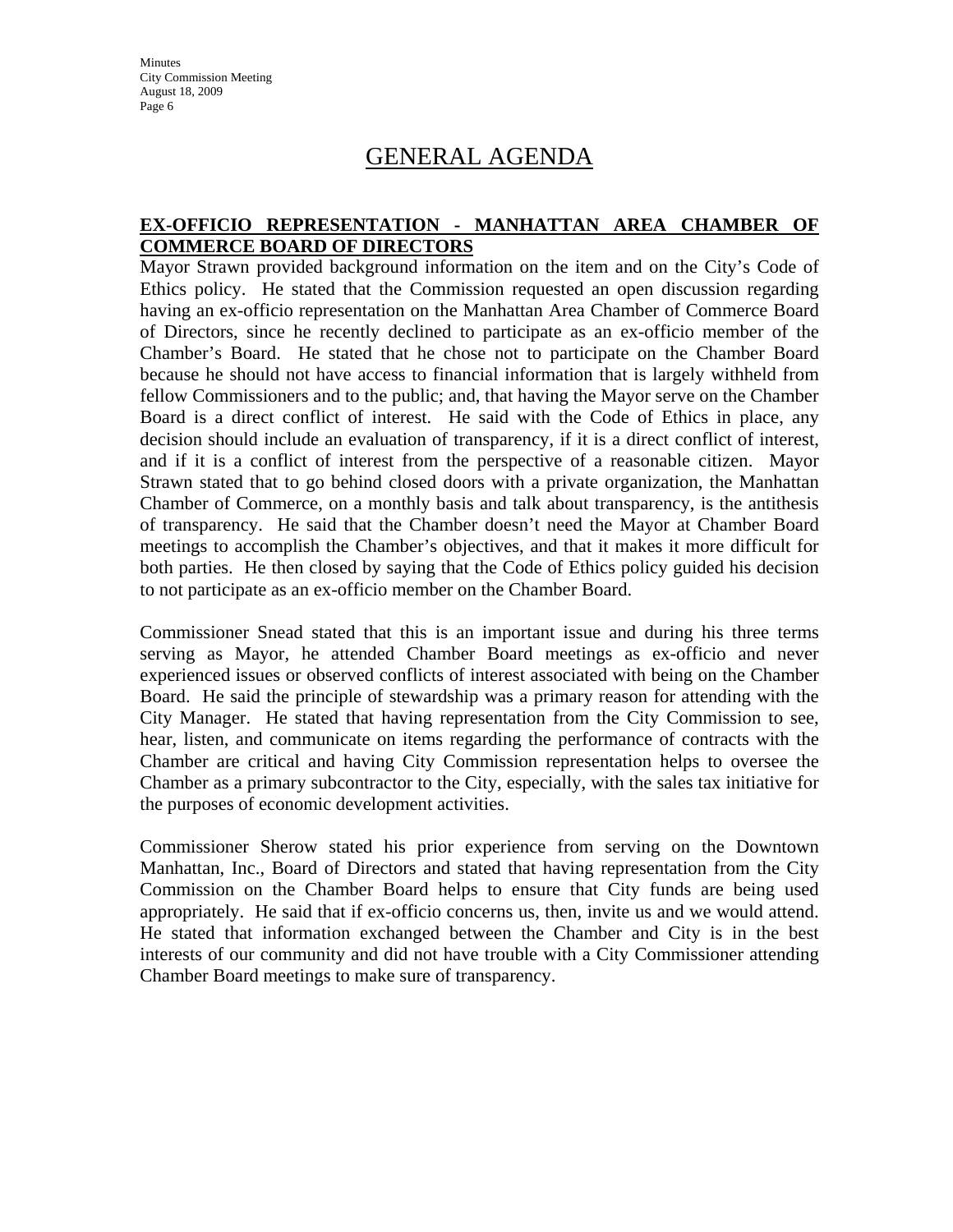#### **EX-OFFICIO REPRESENTATION - MANHATTAN AREA CHAMBER OF COMMERCE BOARD OF DIRECTORS** *(CONTINUED)*

Commissioner Morris-Hardeman read an excerpt from the Chamber By-Laws regarding extending invitations to the City of Manhattan, Kansas State University, USD 383, Riley County, Pottawatomie County, Manhattan Area Technical College, and Fort Riley. She stated that she respects the Mayor's decision; however, she supported having a non-voting Commission representative on the Chamber Board given the City's extremely important relationship with the Chamber of Commerce.

Commissioner Pepperd stated that he understood the Mayor's position and that it should be the Mayor's decision if he wants to attend or not. He said that he has served on the Chamber Board of Directors and that the City is represented with City Manager Fehr attending and that it should be a mayoral decision whether he attends.

Glenda Phillips, 2201 Hillview Drive, President, Riley County League of Women Voters, informed the Commission of the Code of Ethics and the significant considerations of transparency and conflict of interest. She stated that other cities were examined in the State of Kansas and did not see city official's names serving on the Chamber Board. She stated that if the City Manager attends the Chamber Board meetings, then the City Manager can report back to the Commission or possibly, the City Commission could take turns attending Chamber Board meetings. She asked that consideration be given to keep the City Commission separate from the Manhattan Area Chamber of Commerce Board.

Ruth Schrum, 720 Midland Avenue, stated that she agreed with Mayor Strawn and that if he felt strongly about this, that he should not be forced to do this. She voiced support to not have another Commissioner sit on the Chamber Board.

Linda Weis, Chairman, Manhattan Area Chamber of Commerce Board of Directors, provided clarification about the Chamber Board and the importance of transparency. She stated that she understood the Mayor's personal feelings as being an ex-officio member to the Chamber Board. She provided information on the long-standing tradition of ex-officio members that attend Chamber Board meetings and the importance in receiving monthly reports and updates from the ex-officio members. She then stated that a letter dated August 10, 2009, was provided to the City Commission, requesting that the City Commission designate a representative from the Commission to serve as ex-officio representative on the Chamber Board.

Commissioner Snead provided additional information on the contractual responsibility with the Chamber of Commerce and the semi-annual reports provided to the Commission and to the public to assess performance and expenditure of city funds.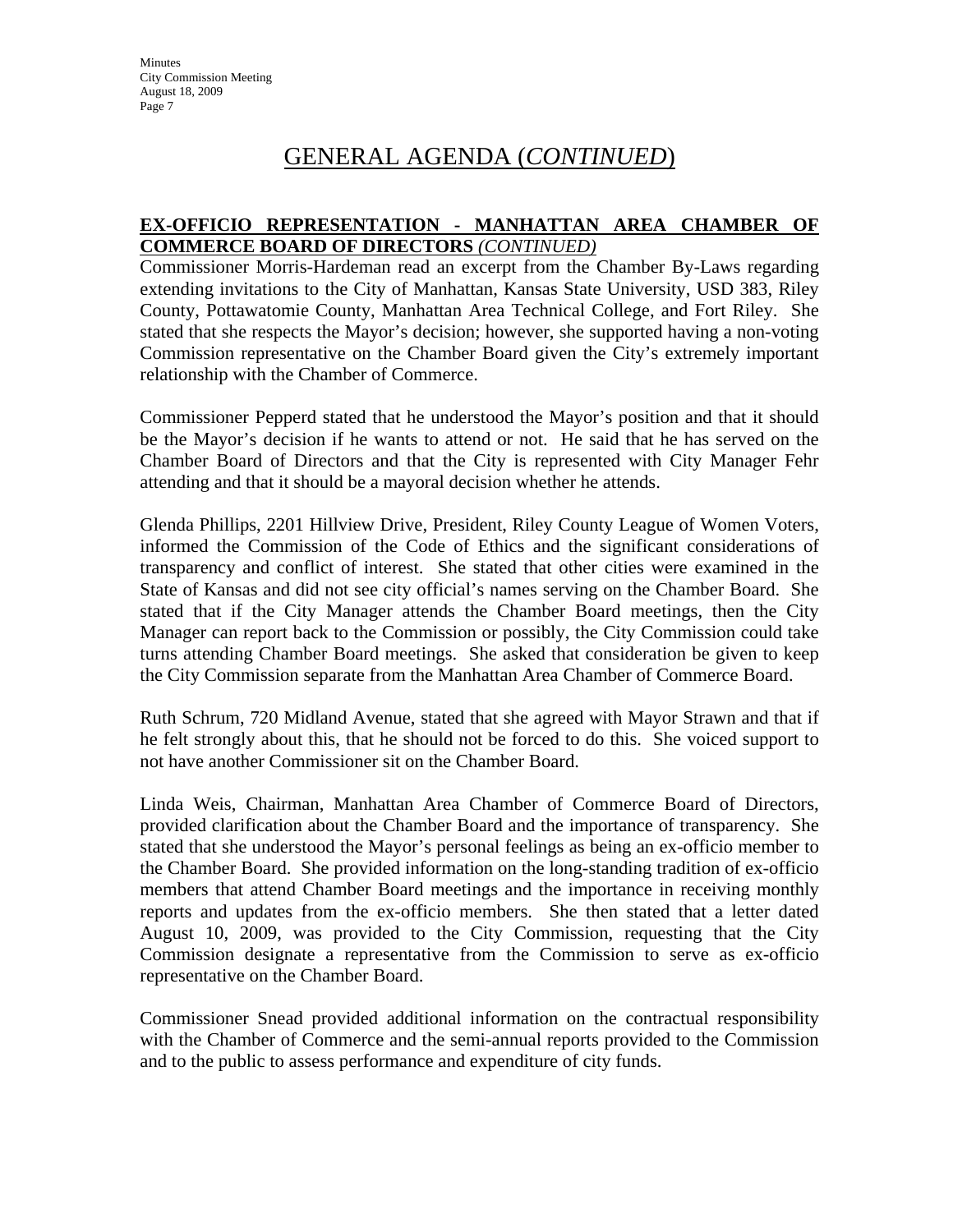### **EX-OFFICIO REPRESENTATION - MANHATTAN AREA CHAMBER OF COMMERCE BOARD OF DIRECTORS** *(CONTINUED)*

After additional discussion, Commissioner Snead moved that the Mayor or a City Commissioner designated by the City Commission serve as the invited representative to the Manhattan Area Chamber of Commerce Board of Directors. Commissioner Sherow seconded the motion.

Mayor Strawn stated that he didn't agree with the decision made, but stated that progress has been made on the discussion and that concerns and views of the Commission were expressed.

On a roll call vote, motion carried 3-1, with Mayor Strawn voting against the motion and Commissioner Pepperd abstaining from the item.

### **FIRST READING – LEVY - TRANSIENT GUEST TAX TO SIX PERCENT (6%)**

Bernie Hayen, Director of Finance, presented the item.

Jason Hilgers, Assistant City Manager, responded to questions from the Commission and provided clarification on the proposed increase to the transient guest tax.

After discussion, Commissioner Sherow moved to approve first reading of an ordinance authorizing the levy of a transient guest tax, at a rate not to exceed six percent (6%), upon the gross receipts derived from or paid by transient guests for sleeping accommodations. Commissioner Pepperd seconded the motion.

Bill Frost, City Attorney, provided clarification on the item that the motion should read at a rate of 6 percent, not at a rate not to exceed 6 percent.

Mayor Strawn provided clarification on the motion.

Commissioners Sherow and Pepperd agreed to the clarification.

The motion now reads,

**"approve first reading of an ordinance authorizing the levy of a transient guest tax, at a rate of six percent (6%), upon the gross receipts derived from or paid by transient guests for sleeping accommodations."**

On a roll call vote, motion carried 4-1, with Commissioner Pepperd voting against the motion.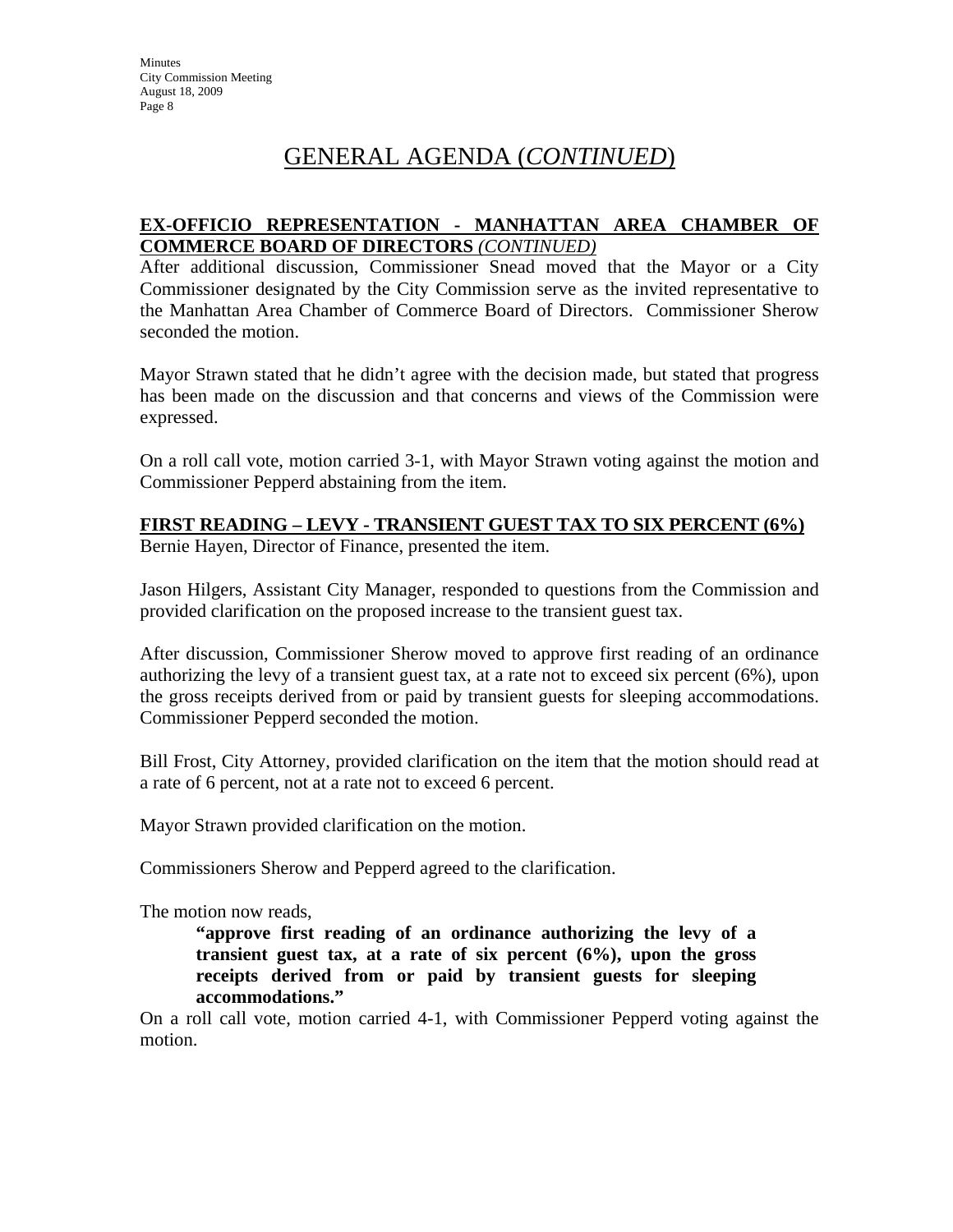#### **CONSTRUCTION CONTRACT - CAT FACILITY AT THE T. RUSSELL REITZ ANIMAL SHELTER**

Curt Loupe, Director of Parks and Recreation, presented the item. He then responded to questions from the Commission regarding the design specification, performance measurements, and process used.

John Fischer, subcontractor for VanNahmen Construction, Inc. (Vanko), provided additional information on the facility and responded to questions from the Commission.

Larry Potter, 1228 Westloop Place #217, citizen and volunteer at the Animal Shelter, expressed the needs of the Shelter for a cat facility. He stated that a separate space for cats needs to be provided to lower the level of diseases, added space, and to provide better opportunities for cats to be adopted.

Lori Neer, 9696 Blue River Hills Road, spoke in favor of the addition to the Animal Shelter and informed the Commission that the current situation for cats is not appropriate. She stated that the cat facility would provide an opportunity for more adoptions and result in less euthanasia. She said that she is continuing to seek grant money for the facility.

Bryan Newell, Riley Construction, informed the Commission of his concerns with the Request for Proposal process that the Parks and Recreation Department used regarding the requirements and clarity of the heating, ventilation, and air conditioning (HVAC) design and code review process. He then voiced displeasure that others had opportunities for face-to-face meetings with Parks and Recreation Department personnel that were not afforded to everyone and stated that he disagreed with the recommendation of Vanko receiving the contract recommendation. He then responded to questions from the Commission and stated that discussions with City staff have not been satisfactory.

Curt Loupe, Director of Parks and Recreation, responded to questions regarding the Request for Proposal process and review of submittals, requirements for the HVAC system, specifications and selection criteria, stamp drawings and review process, and contacts made with Riley Construction and Vanko.

Bryan Newell, Riley Construction, informed the Commission that his concern was in the clarity of the process and in the transparency of the project. He stated that he was relying on the information presented in the Request for Proposal and asked that the process be followed.

Jessica Long, 2201 Blaker Drive, Riley County Humane Society, informed the Commission that the high number of animals at the Shelter is due to the transient nature of Manhattan. She asked the Commission to support the facility.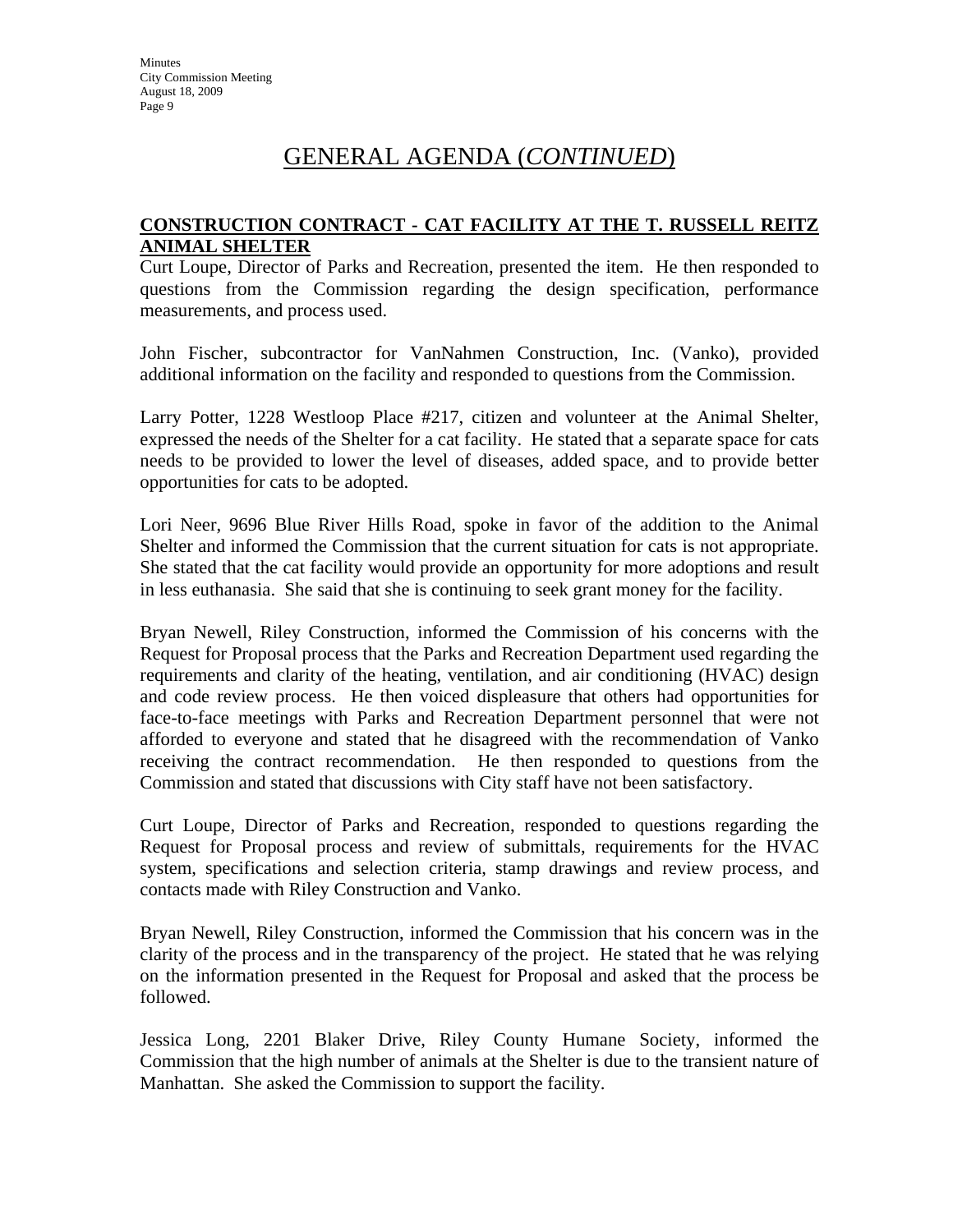#### **CONSTRUCTION CONTRACT - CAT FACILITY AT THE T. RUSSELL REITZ ANIMAL SHELTER** *(CONTINUED)*

John Fischer, subcontractor for VanNahmen Construction, Inc. (Vanko), responded to questions from the Commission and stated that the Request for Proposals provided a contact and phone number for questions and that he was only asking questions about the cat facility project.

After discussion, Commissioner Snead moved to award a contract in the amount of \$299,952.11 to VanNahmen Construction, Inc., (Vanco), of Manhattan, Kansas, for a new Metal Building Addition (Alternate No. 1 with Options 2, 3, and 4) (AS901P) for cats at the T. Russell Reitz Animal Shelter and approve Resolution No. 081809-H authorizing the issuance of temporary notes for a new Metal Building Addition at the T. Russell Reitz Animal Shelter. Commissioner Morris-Hardeman seconded the motion.

Commissioner Sherow stated that he appreciated the discussion and that the need for a cat facility is obvious. He asked that the process be evaluated so that all bidders receive equitable treatment and to ensure that all bidders understand that they are working on a level playing field.

Mayor Strawn stated that the item could be tabled and have City staff review the item. If the bidding process wasn't correct, the City Commission needs to do something about it.

Commissioner Snead recognized the concern expressed with the procedural aspects of the item voiced tonight and addressed the partnership of funds being provided for this facility. He stated that this is a great example of a public-private partnership to achieve the expansion of the facility.

Commissioner Morris-Hardeman stated the transient nature of pets in our community is a concern and stressed the importance to spade and neuter your pets.

Mayor Strawn stated that having private money matched with public funds is good for Manhattan. He asked that City Staff visit with Riley Construction to discuss why expectations regarding concerns expressed by one of our local contractors weren't met.

Ron Fehr, City Manager, informed the Commission that Staff would visit with Riley Construction and examine the process that was used.

On a roll call vote, motion carried 5-0.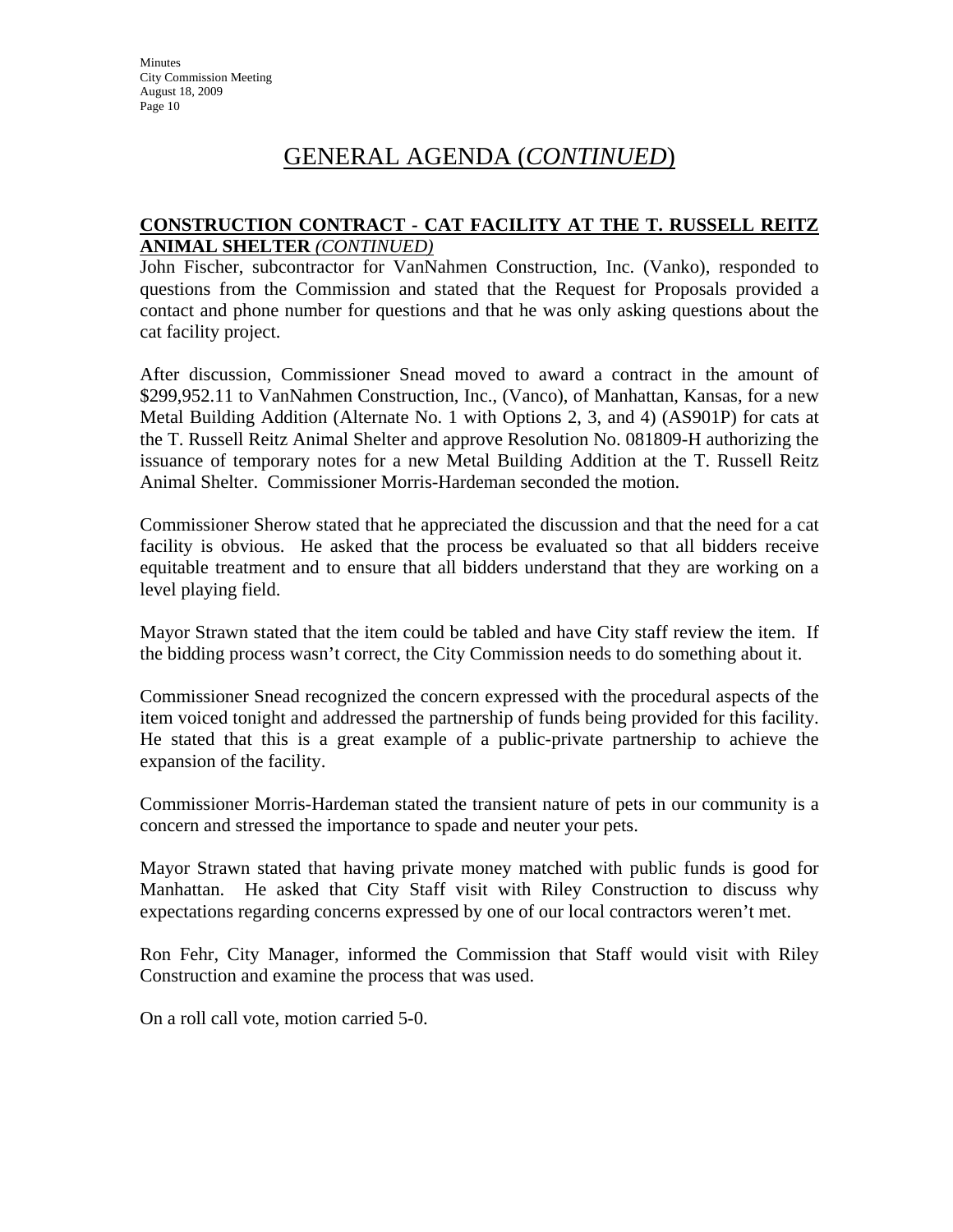#### **FIRST READING - ANNEX AND REZONE - GRAND CHAMPIONS DEVELOPMENT**

Eric Cattell, Assistant Director for Planning, presented the item.

After discussion, Commissioner Morris-Hardeman moved to approve first reading of an ordinance annexing Grand Champions Development, an approximate five-acre tract of land, generally located 630 feet south of the intersection of Grand Mere Parkway and Colbert Hills Drive along the east side of Grand Mere Parkway, based on conformance with the Comprehensive Plan, the Growth Vision, and the Capital Improvements Program; and, approve first reading of an ordinance rezoning Grand Champions Development from County R-PUD, Residential Planned Unit Development District, to R-3, Multiple-Family Residential District, based on the findings in the Staff Report and the recommendation of the Planning Board *(See Attachment No. 1)*. Commissioner Sherow seconded the motion. On a roll call vote, motion carried 5-0.

Mayor Strawn announced that he would be recusing himself from the next item, because his wife's business included landlords and property manager customers in Manhattan and that it would be improper to be part of this given his conflict of interest. He then asked for a short recess and announced that Mayor Pro-Tem Snead would be managing the discussion on this item.

### **FIRST READING OF AN ORDINANCE TO ESTABLISH A RENTAL LICENSING AND INSPECTION PROGRAM**

Mayor Pro-Tem Snead asked how many in the audience wanted to speak on this item and requested that speakers observe a three minute timeframe to allow time for all speakers.

Lauren Palmer, Assistant City Manager, presented background information on the item and presented the proposed ordinance options for consideration.

Brad Claussen, Building Official, responded to questions from the Commission regarding requirements of the proposed rental inspection program, grandfathering provisions, overhead conductors, hand rails and guardrails, deadbolt locks, door and window screens, and electrical service.

Katharine Jackson, Assistant City Attorney, responded to questions from the Commission regarding the proposed ordinance, the Landlord/Tenant Act, rights of a private property owner, and outlined the legal process to gain access to a property.

Glenda Phillips, 2201 Hillview Drive, President, Riley County League of Women Voters, thanked the Rental Inspection Committee members, the City Commission, and those individuals who have worked on this item. She urged the Commission to support Option 1 for the health, safety, and welfare of citizens that would provide decent and affordable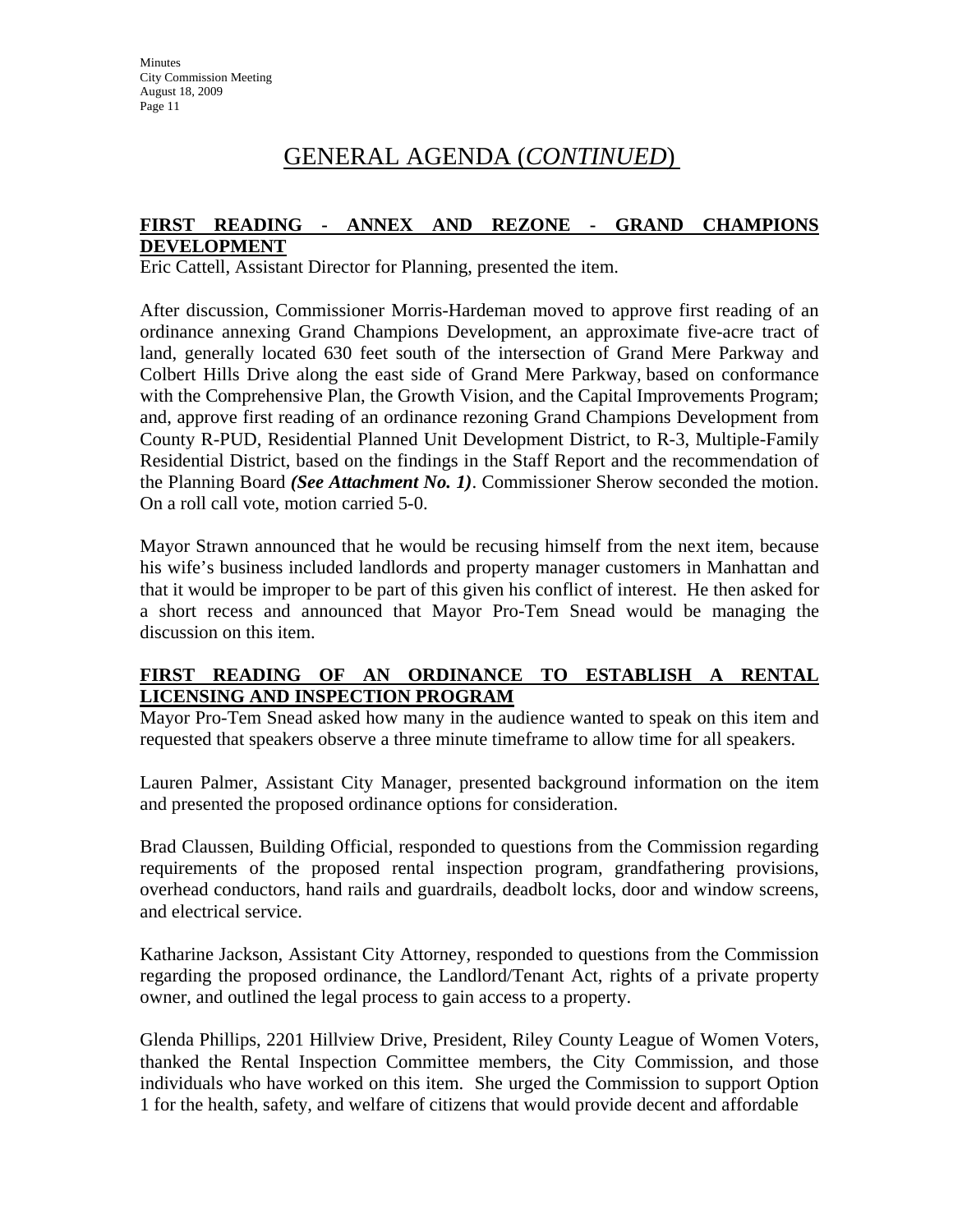### **FIRST READING OF AN ORDINANCE TO ESTABLISH A RENTAL LICENSING AND INSPECTION PROGRAM** *(CONTINUED)*

housing and neighborhood stability. She said that rentals are a big business in Manhattan and that other businesses are regulated, as should rental businesses should be accountable for their product. She stated the League did not support a sunset provision in the ordinance.

Ann Hill, 1518 Barrington Drive, voiced opposition to the proposed ordinance and asked why the ordinance excludes all dwelling units, including the exclusion of Section 8 Housing, fraternities, and sororities. She stated that tenants will be negatively impacted because rent rates will be driven up, reducing the availability of affordable housing. She then stated that the proposed ordinance was another example of the hypocritical nature of local government and should be the same for all dwellings, and that the proposed ordinance being recommended will affect all business owners.

Larry Froese, 1226 Cherokee Road, Inman, Kansas, owner of several rental properties in Manhattan, stated that he was opposed to the proposed ordinance and that this would only add another financial housing hurdle to students wanting to attend K-State.

Sara Fisher, 811 Osage Street, informed the Commission that she moved to Manhattan nine years ago and that the Traditional Neighborhood Overlay (TNO) has been at the cost of her neighborhood, going from owner-occupied to primarily rentals. She voiced support for the proposed ordinance Option 1 and stated that it would have a positive impact for Home Depot and hardware stores to bring properties up to code.

Gary Conrad, 610 Fairchild Terrace, informed the Commission that he hears K-State students complain about the quality of the apartments they rent and suggested that housing rental units be inspected every year or when occupancy changes, to better ensure safety for the students.

Mary Ann Fleming, 215 S. 8<sup>th</sup> Street, representing South Manhattan Neighborhood Association, stated the need for a rental inspection ordinance to help maintain and improve property values and for the health and safety of our residents. She said that rentals are a big business here and should be inspected, as food service establishments are inspected. She stated that many renters fear retaliation and asked the Commission to pass a meaningful rental inspection ordinance.

Maureen Kerrigan, owner of rental property in Manhattan, stated that landlords need to provide safe housing and supported housing inspections. She favored Option 1 with a \$20 fee and asked what penalties would be in place for those landlords that have multiple problems with rentals.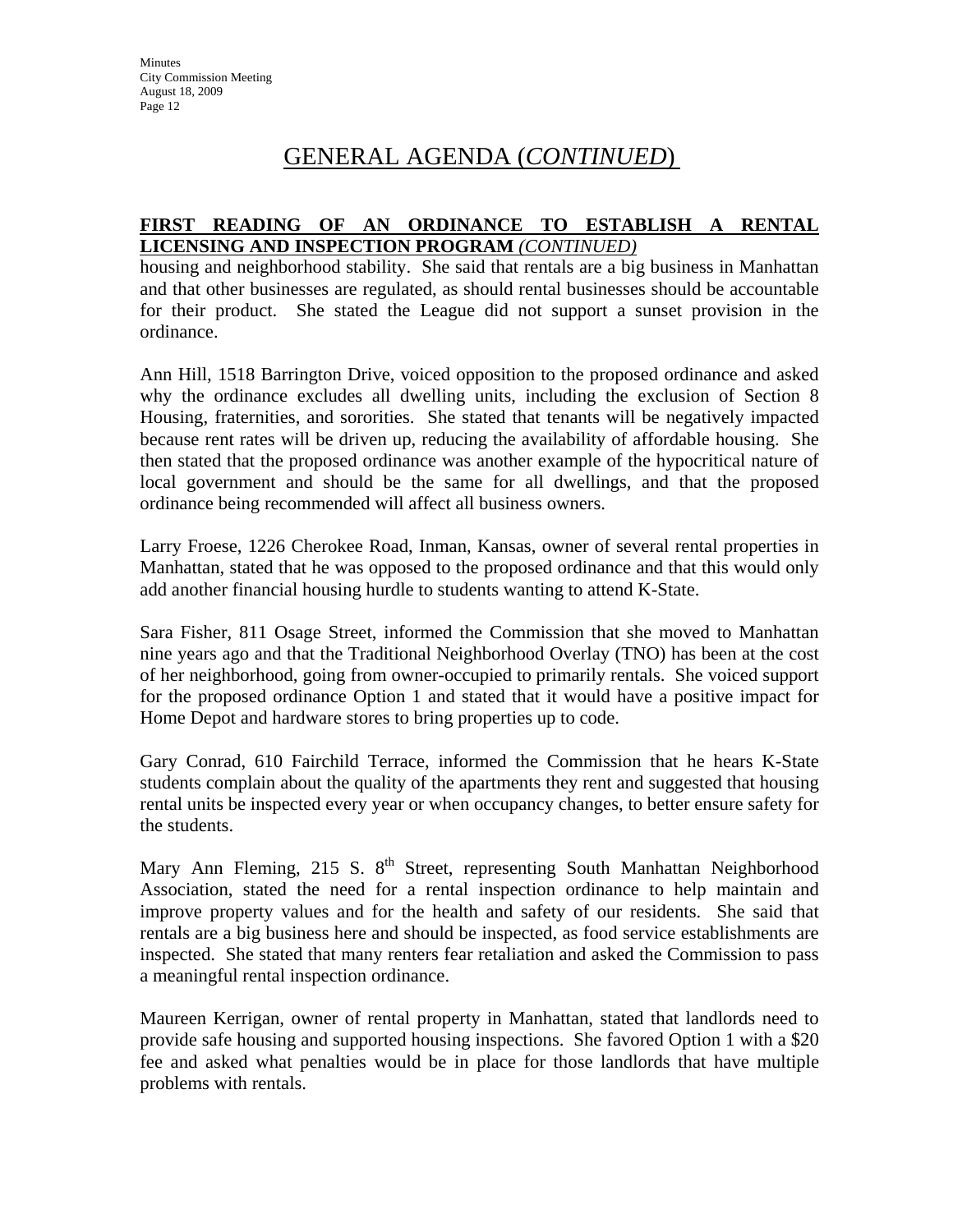### **FIRST READING OF AN ORDINANCE TO ESTABLISH A RENTAL LICENSING AND INSPECTION PROGRAM** *(CONTINUED)*

Dixie West, 1014 Houston Street, Rental Inspection Committee member, informed the Commission that seven Committee members voted for Option 1, two Committee members voting against. She stated that the fire code option doesn't address enough safety issues and encouraged the Commission to support Option 1, to provide a safer quality of life for renters and to improve the quality of the neighborhoods.

Lawrence Vogel, 5405 Terra Heights Drive, informed the Commission that this proposed ordinance would punish the majority of good landlords in Manhattan that provide good rental housing. He stated that there is nothing wrong with what we currently have and that this proposed ordinance could adversely affect rental costs for tenants.

Steve Graber, 5765 Tuttle Cove Road, Manhattan Attorney, stated that he has properties in Manhattan and said that an option to consider would be to have the community discuss a mandatory notice provided by the landlords as to what is considered a healthy living environment and an ombudsman arrangement with a community group to discuss issues when they come up, instead of creating an adversarial relationship. He stated that this is not just a landlord issue.

Todd Thaemert, 1817 Concord Lane, informed the Commission that a voluntary inspection is sufficient and has worked adequately for many years, but if the Commission planned to adopt one, he favored a fire inspection plan. He recommended that the Fire Department continue to conduct the inspections and stated that feedback that he has received from his tenants is to not have inspections, since the cost of rent would likely increase. He provided personal experience with tenants and voiced concern with the proposal and how it would impact his business and the inspection process and costs.

Bill Muir, Kansas State University representative on the Rental Inspection Committee, provided clarification that fraternities and sororities are not exempt from this inspection and would be considered as one unit in this proposed ordinance. He stated that all fraternities and sororities are currently inspected annually by the Fire Department. He provided an analysis on monthly cost increases of the program and stated that as Housing Appeals Board Chair, he looked forward to the challenge of dealing with expanded issues with the adoption of the proposed ordinance.

Chris Sook, Attorney, representing Manhattan Landlords Association, informed the Commission that the Landlords Association has not changed their position and is not in favor of any options presented by staff for your consideration. He stated that the Kansas Landlord/Tenant Act already provides obligations for landlord's responsibilities and that the City already has existing ordinances to enforce the code for dilapidated properties. He stated that this proposed action is contrary to Kansas law and potentially unconstitutional.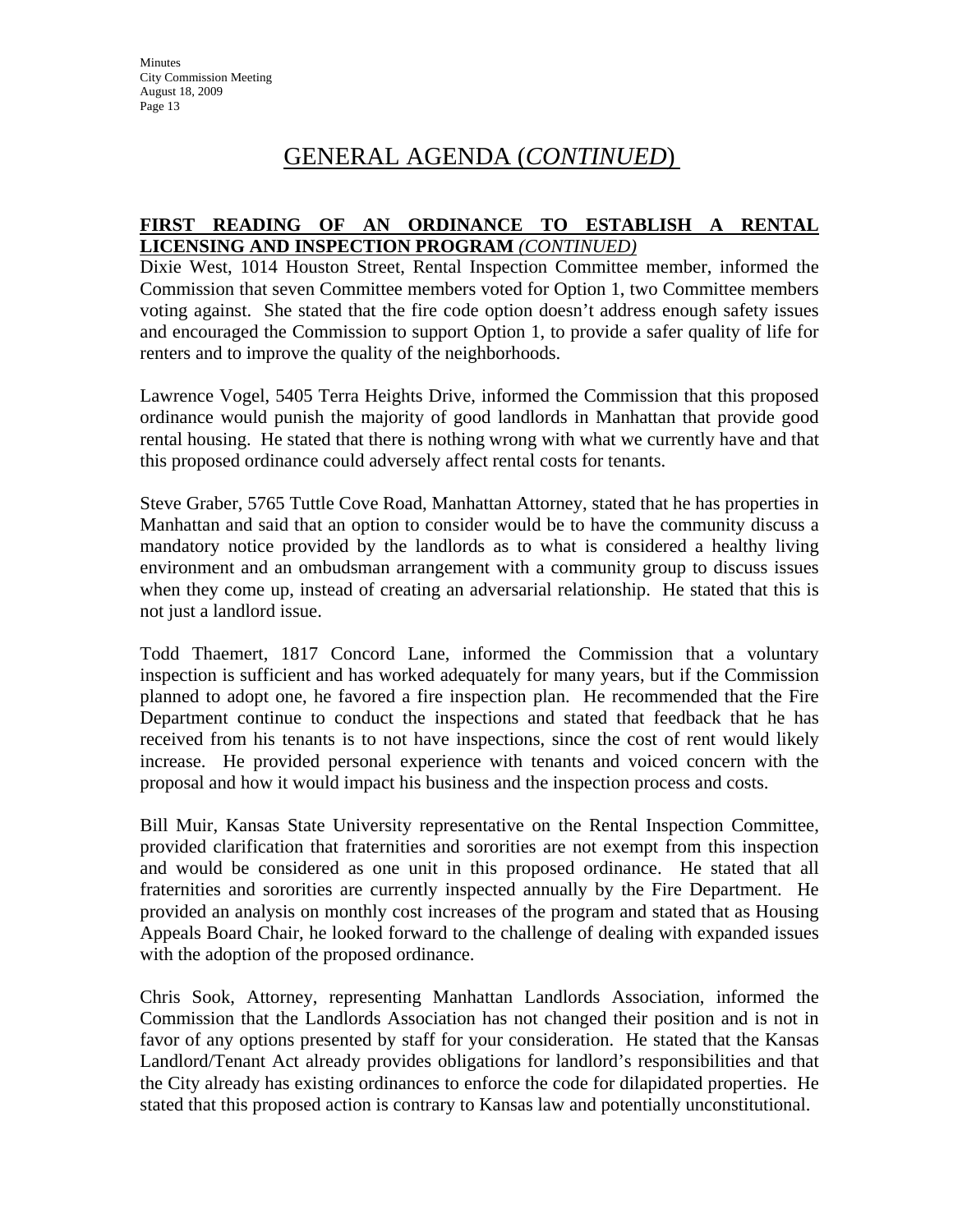### **FIRST READING OF AN ORDINANCE TO ESTABLISH A RENTAL LICENSING AND INSPECTION PROGRAM** *(CONTINUED)*

He encouraged the Commission to not adopt the ordinance, and at the very least, to table the item for future consideration.

Robert Swift, 1806 Laramie Street, K-State student, stated that he supported Option 1, and fee Option 2. He informed the Commission that he served as an intern in the City Manager's Office and initially presented background information on the Big 10 and Big 12 universities to see what programs they had in place. He urged the Commission to pass ordinance Option 1 and fee Option 2.

Regina Schroeder, Emerald Property Management, Rental Inspection Committee member, informed the Commission why she voted against the proposed ordinance and voiced concern with the word "agent" in the draft ordinance and asked that it be removed. She stated that many homes are now being rented that used to be the primary residence of the owner and that the proposed ordinance will create a financial burden for these owners. She asked where the tenant is held responsible in this proposed ordinance if there is damage done to the property.

Fred Willich, 7260 West 59<sup>th</sup> Avenue, voiced opposition of the proposed ordinance and stated that as a responsible landlord, he would not own rental property that he would not want his own children in. He asked what the ratio of complaints to number of rental units are in Manhattan and why the tenant is not held accountable in this proposed ordinance. He stated that if a tenant assumes ownership of a home with a lease agreement, they need to take care of it and be responsible for the property. He asked why every home in Manhattan is not required to meet codes for the safety and welfare of all.

Ruth Schrum, 720 Midland Avenue, Manhattan landlord, informed the Commission that she works on her apartments all the time and rents to students and to working people. She stated that the Fire Department inspections are good and voiced concern with University Professors telling us the problems, without providing any detail. She stated that if the proposed ordinance is approved, she would need to increase her rents and was not happy with the amount of money being asked for.

Megan Pinegar, 405 North Tenth, provided her personal experience as a tenant and asked the Commission to make something that will work for landlords and tenants.

Stacey Lippoldt, 7108 Redbud Drive, informed the Commission that she works for Hill Investments and that if the proposed ordinance is approved, it would he harder to get people qualified if rents are increased. She asked that consideration be given to what this is really about and to take everybody into consideration.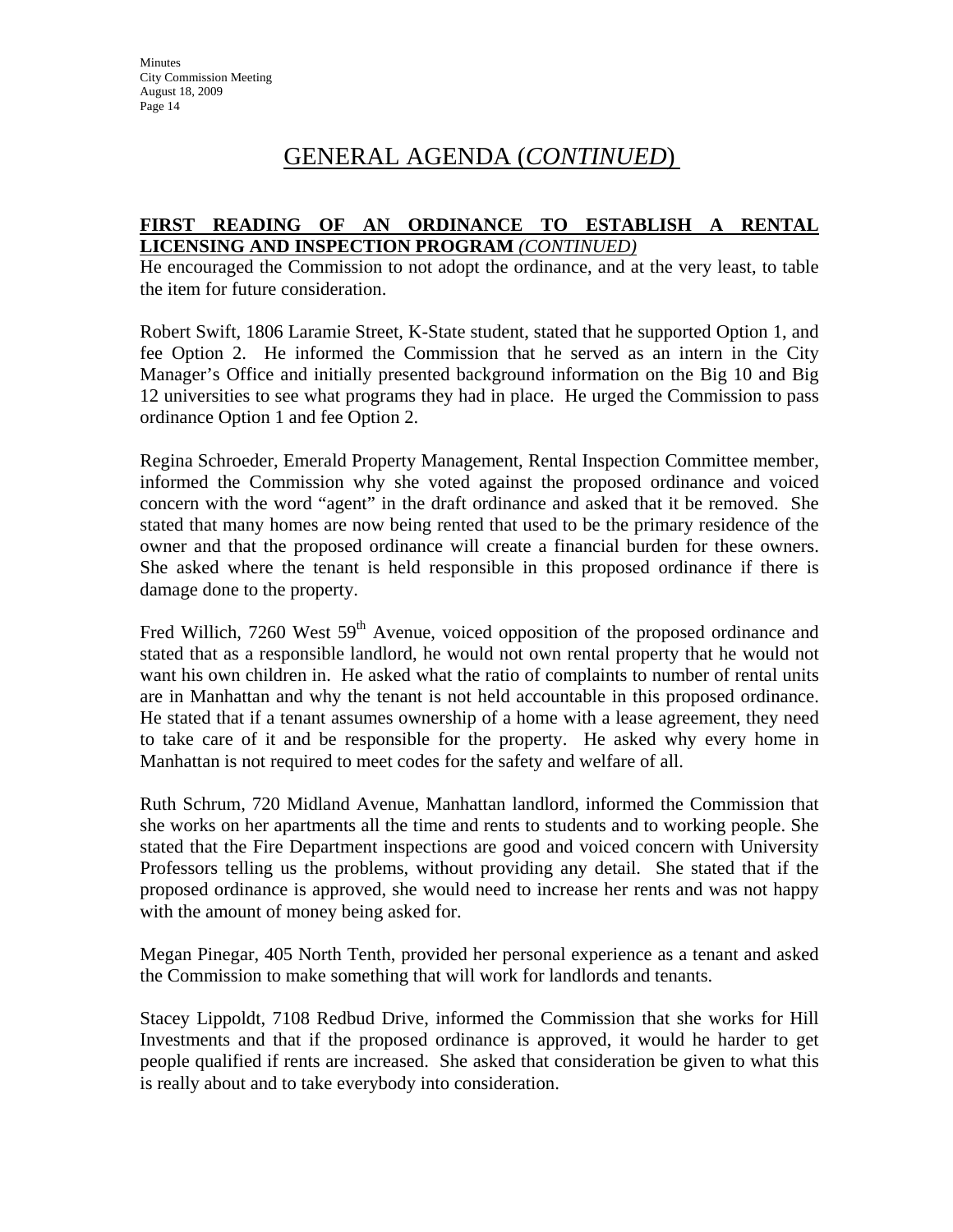### **FIRST READING OF AN ORDINANCE TO ESTABLISH A RENTAL LICENSING AND INSPECTION PROGRAM** *(CONTINUED)*

Tim Lindemueth, 500 Denison Avenue, Coalition of Neighborhoods representative on the Rental Inspection Committee, recommended to the Commission to approve the International Property Maintenance Code as a basis for the rental inspections and to amend the proposed ordinance by adding protective treatment for exterior lead-based paint, as it is a very serious problem, especially for older homes. He stated that rental properties is a business and needs to be inspected and governed. He said that there are about 3,000 older properties in Manhattan that haven't been inspected and have been neglected for years and that this ordinance would do something about that. He stated that the proposed ordinance will help both the landlords and the tenants to be responsible.

Krista Heline, 813 Allison Avenue, Apt. B, voiced concern with the proposed rental inspection item and with rents possibly being increased during a difficult economic time. She stated that tenants can request inspections currently and that landlords will pay an unnecessary price for mandatory inspections. She asked the Commission to vote against the proposed rental inspection program.

Amy Schultz, 1224 Thurston Street, informed the Commission that the K-State Student Governing Association passed a mandatory rental inspection by 52-0-1 and the K-State Faculty Senate also voted in support of a mandatory rental inspection program. She voiced support for ordinance Option 1 to protect the safety, welfare, and health of all renter occupants and was in support of fee Option 2, with financial incentives provided for property owners. She stated that this item has been discussed since the 1980s and that it was time to pass a rental inspection program.

Brice Ebert, 1410 Poyntz Avenue, Rental Inspection Committee member, voiced his concern with the rental inspection recommendation and asked the Commission to look at the International Property Maintenance Code book, the Kansas Tenant Handbook, and the Kansas Landlord Handbook. He stated that the laws are already in place and that it would not just be the rental inspection fee, but our time to coordinate with tenants and City staff, which would mean increasing the rents. He stated that the mold in the bathroom is used as a very loose term, and may be mildew. He said rental rates are based on free enterprise and informed the Commission that the landlords are united and will fight in the courts, in the public arena, or whatever it takes.

Richard Hill, 3513 Stagecoach Circle, Hill Investment, informed the Commission that the landlord has very little control over maintaining the tenant controls and that every three years, landlords are faced with new codes, taxes, and increased insurance premiums. He stated that Manhattan has better rentals than surrounding communities and that Manhattan has overbuilt in housing. He stated that the proposed rental inspection program will only drive costs up and can't withstand any further costs. He asked that all organizations or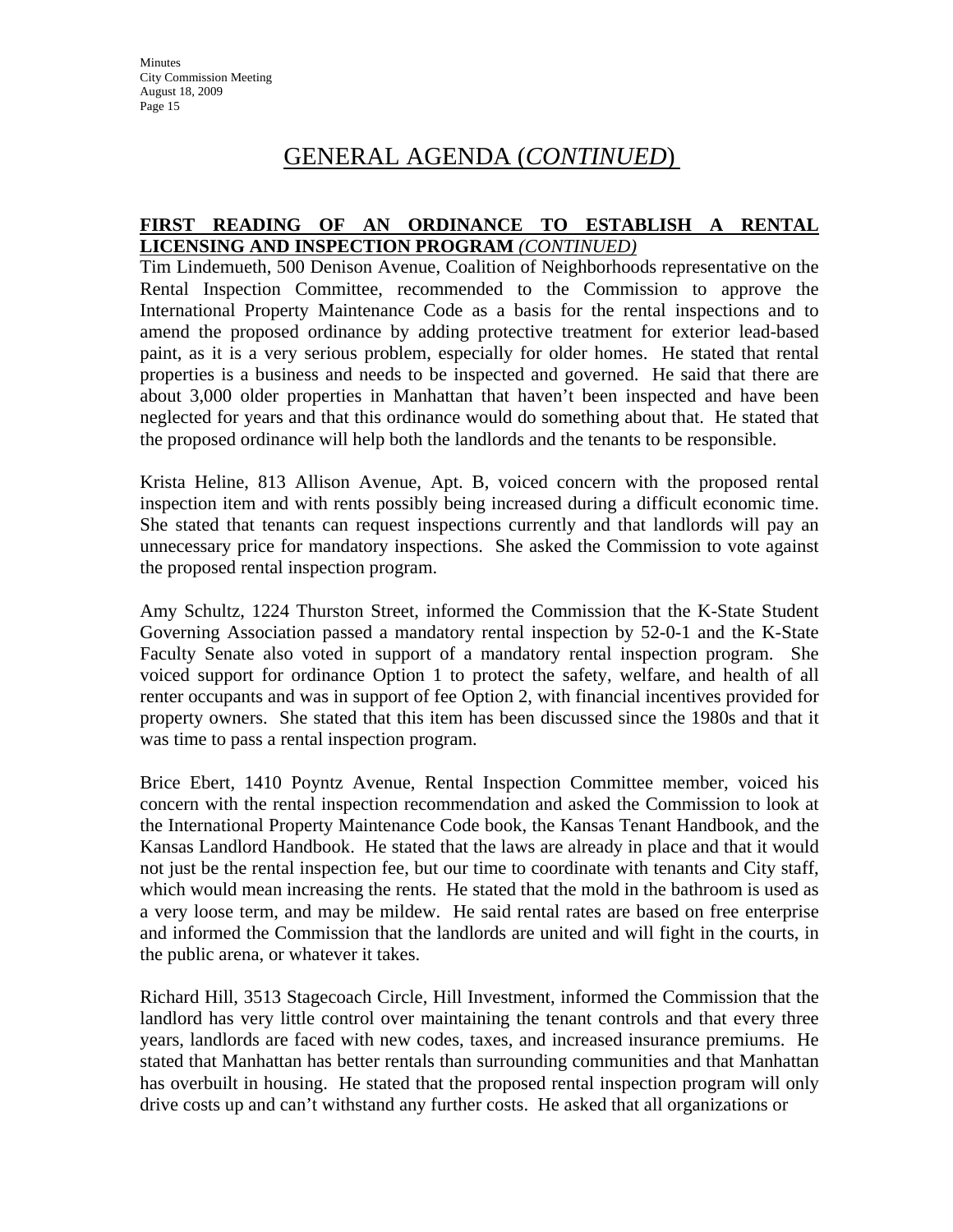#### **FIRST READING OF AN ORDINANCE TO ESTABLISH A RENTAL LICENSING AND INSPECTION PROGRAM** *(CONTINUED)*

individuals that think this program is needed, to step up and include their organization, group, or home and see if it meets the same codes and standards.

Danny Unruh 1632 McCain Lane, K-State Student Senate member, stated that it is the responsibility for all to ensure that rentals are safe for everyone. He said that it is critical that we have safe housing units for all and encouraged the City Commission to support proposed ordinance one with fee Option 2.

Larry Limbocker, 2108 Snowbird Drive, asked to keep this simple, with efficient government, and to not create a bigger government. He stated that the problem is communicating to students on property rights and need to do a better job with communication. He said that having 24 beds in one room at a fraternity is a health and safety issue and that there are health and safety issues everywhere. He asked the Commission to keep it simple, practical, and to use the entities you already have to enforce it.

Crystal Smith, 517 Stone Drive, stated that she opposed this proposal and was a single mother of three children. She was very concerned with the higher costs associated with this program and said that some would be forced to leave the community if the proposed ordinance was approved. She informed the Commission that a system is already in place and a renter can call the City and ask for an inspection.

Donna Schenck-Hamlin, 1922 Leavenworth Street, informed the Commission that she would be happy to pay an inspection fee in this competitive rental environment and to say that their house passed inspection. She voiced support for Option 1.

Linda Glasgow, 2236 Snowbird Drive, representing Manhattan-Riley County Preservation Alliance, thanked the Rental Inspection Committee and voiced support for Option 1. She voiced concern and asked for sensitivity when inspecting historic properties.

Michele Hoffman, 1813 Kingwood Drive, stated that she was not against conducting inspections, but against the proposed ordinance. She said that they have fire inspections and favored providing more education for tenants, especially young renters in Manhattan. She voiced opposition to the proposed ordinance based on additional costs incurred for the landlords, tenants, office staff, and accessibility issues.

Conn Harrison, 8720 Hughes Drive, informed the Commission that he was opposed to Option 1, but would support Option 2 with fire inspections and supported the health and safety of tenants. He stated that we still don't have the data on problem properties and need to focus on those landlords that are citied regularly with proper enforcement. He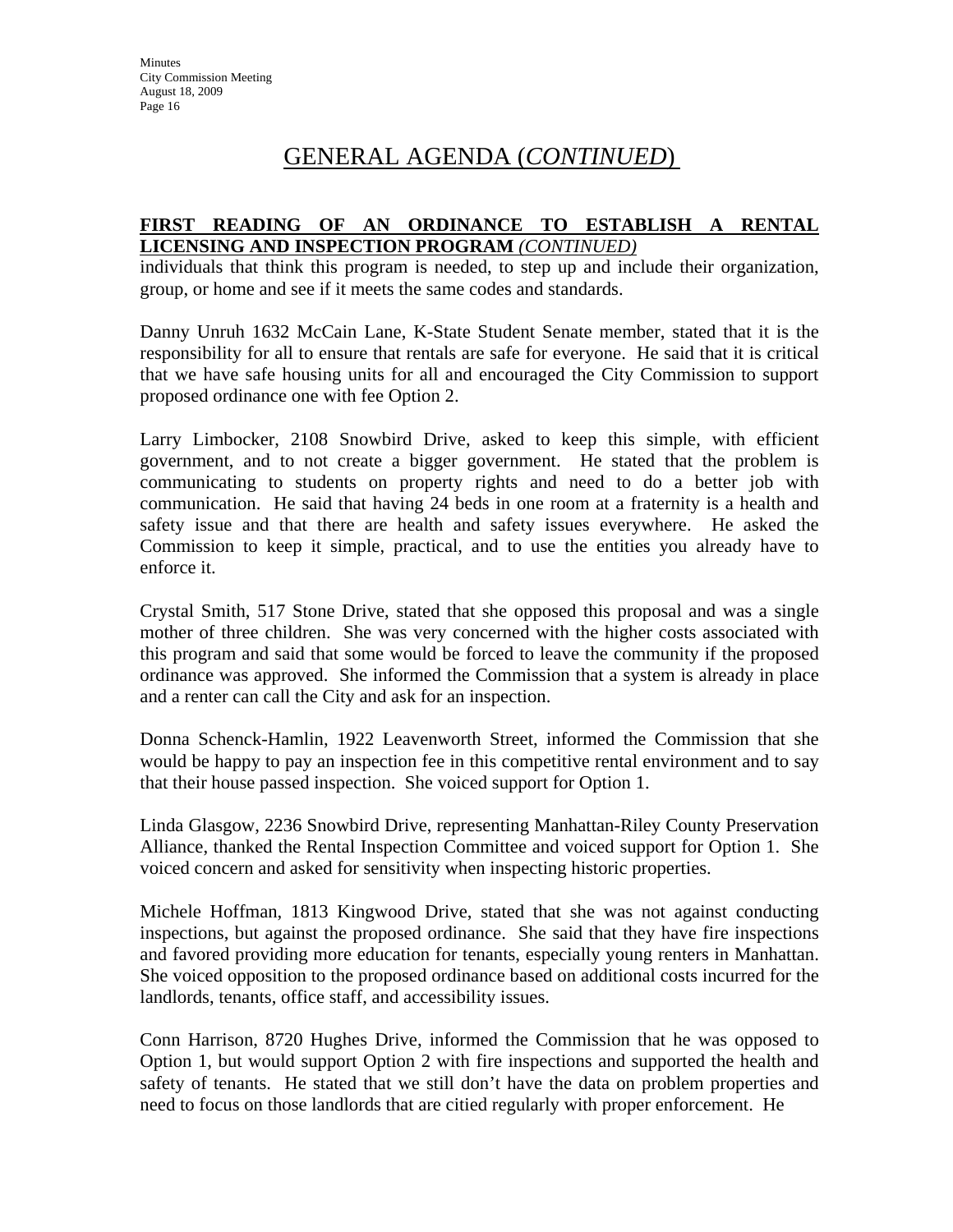#### **FIRST READING OF AN ORDINANCE TO ESTABLISH A RENTAL LICENSING AND INSPECTION PROGRAM** *(CONTINUED)*

asked to provide an additional education component for the university, City, and landlords.

Jeremy Meyer voiced opposition to the proposed ordinance and asked to impose a fine schedule with the existing fire inspections and to also fine tenants.

Brad Hoffman, 1813 Kingwood Drive, informed the Commission that he was a property owner and was opposed to the proposed ordinance and asked that the item be tabled for more input. He stated that there needs to be further consideration in regards to readdressing the item in the future and wanted to have a sunset provision.

Roger Seymour, 1181 Rock Springs Lane, informed the Commission that he supports the current voluntary inspection program and was not in favor of expansion of further government mandates, given the current economy. He stated that the direct costs to him will either be absorbed or passed on to the tenant and provided several examples of tenants who can't find affordable housing and experiences with poor tenants. He stated that rules and regulations with additional expenses like this are causing lower priced housing to disappear in Manhattan.

James Marstall, 2221 Prairie Hills Place, voiced opposition to the proposed ordinance because tenants will continue to cause problems and break things. He stated that tenants need to take pride in the place that they live and didn't think the proposed ordinance would do any good.

The Commission took a brief recess.

Lauren Palmer, Assistant City Manager, responded to questions from the Commission regarding the ability to review the ordinance at the end of the fourth year of the program.

Katharine Jackson, Assistant City Attorney, provided additional information to the Commission and stated that the ordinance would apply to all landlords, whether they lived in or outside of Manhattan. She then responded to questions from the Commission regarding the designation of an agent, the definition of rent, and proposed educational materials that would be provided to educate landlords and tenants.

Brad Claussen, Building Official, and Lauren Palmer, Assistant City Manager, explained the process, plans for notifications, budget allocation, and implementation plans for the proposed program.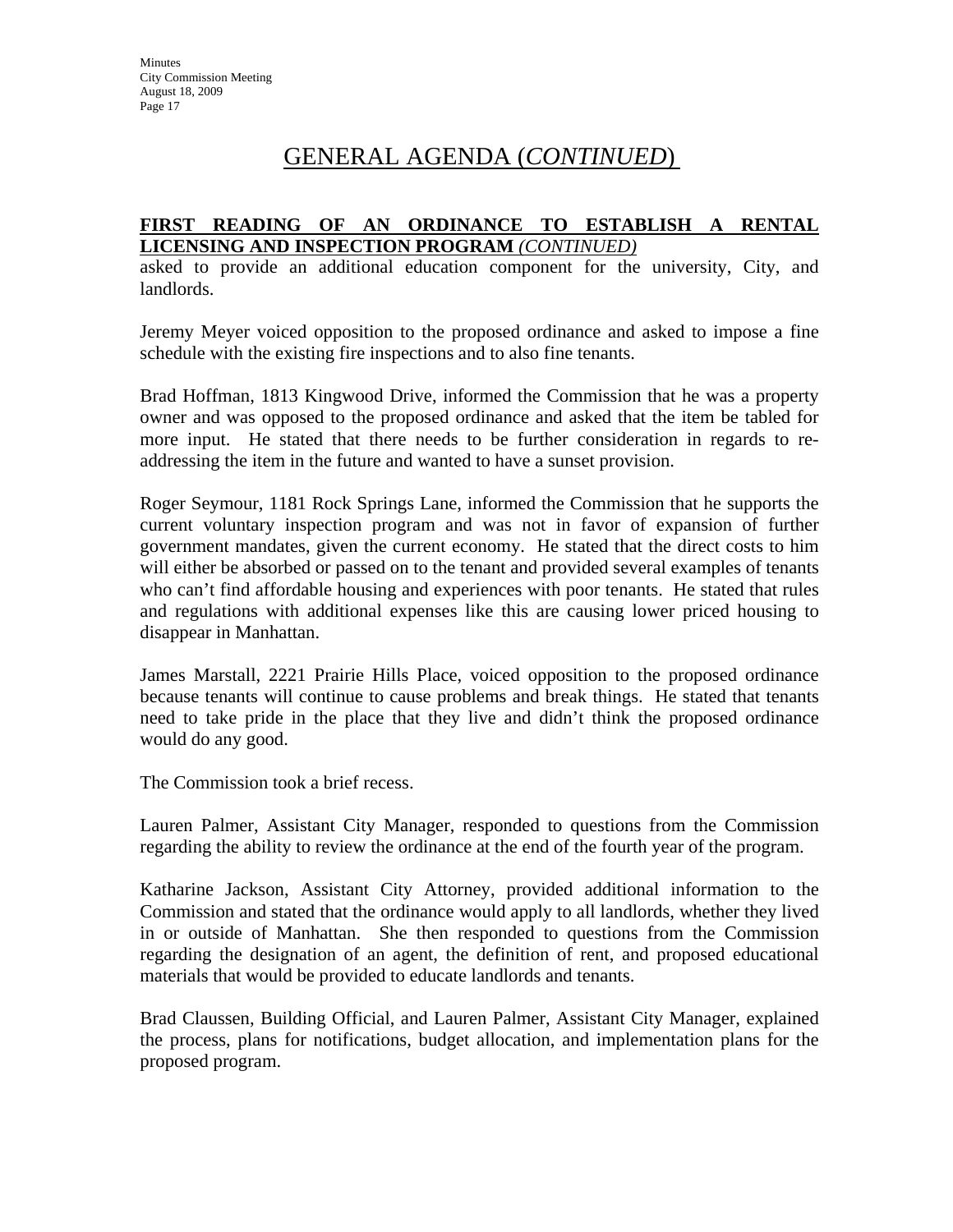### **FIRST READING OF AN ORDINANCE TO ESTABLISH A RENTAL LICENSING AND INSPECTION PROGRAM** *(CONTINUED)*

Katharine Jackson, Assistant City Attorney, responded to questions from the Commission about notification and response time if a violation is found.

Bill Frost, City Attorney, provided additional information about the proposed ordinance and responded to questions from the Commission regarding the term "reasonable grounds" and the Landlord/Tenant Act.

Lauren Palmer, Assistant City Manager, provided clarification on the exemption of federal assisted housing program fees. She then provided clarification on the possible motion in the City Commission packet.

Brad Claussen, Building Official, informed the Commission that historic properties are addressed and the code provides latitude for homes on the Register or in a historic district. He then answered additional questions from the Commission regarding exceptions for outlets in older homes through code or the Housing Appeals Board.

Ryan Almes, Fire Marshall, responded to questions from the Commission regarding safety and stated that more intense inspections may not cover everything, but would provide a safer housing picture.

Lauren Palmer, Assistant City Manager, and Brad Claussen, Building Official, responded to questions from the Commission regarding Ft. Riley's inspection process and acceptance of proposed Option 1 if approved in lieu of their off-post housing inspection, proposed educational brochure, proposed fee structure, and ground fault outlets.

Ron Fehr, City Manager, informed the Commission that if first reading is passed tonight, additional information and issues raised tonight could be provided during second reading of the ordinance.

Commissioner Pepperd moved to table the item until the rest of the items are worked out and more definitions on items asked tonight and better definition on property maintenance and inspection guidelines. The motion failed for lack of a second.

Commissioner Sherow asked to see incentives built into the program for landlords and stated that a central question is one of enforcement. He said that each time a tenant vacates the property it should require making sure the property is inspected and code compliant before renting it again and is a cost of doing business. He stated that at the end of the four year period the program can be re-assessed. He asked to see the time compliant aspects discussed in Option 1 be brought in sync with each other and to look at the term agent and reasonable grounds.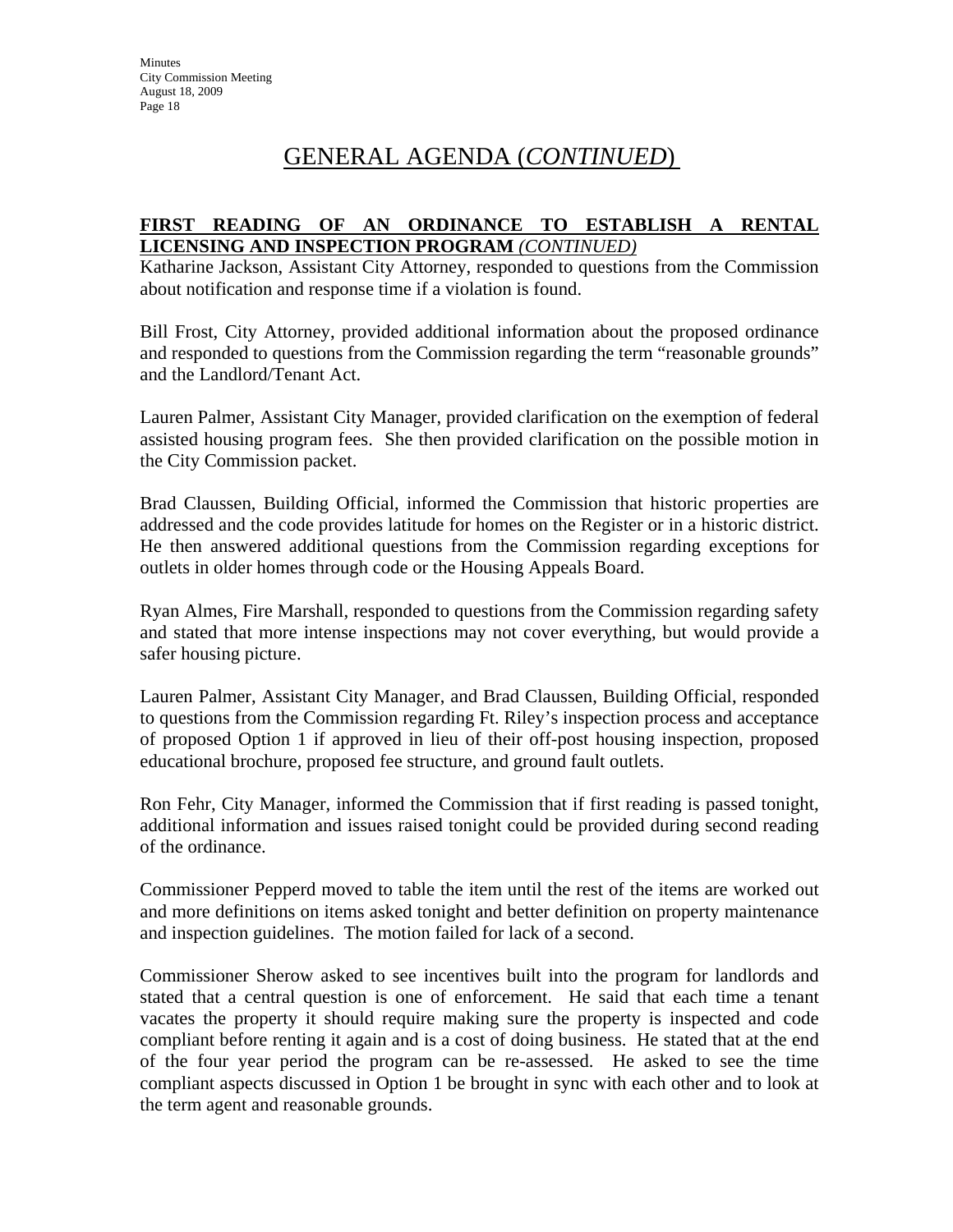### **FIRST READING OF AN ORDINANCE TO ESTABLISH A RENTAL LICENSING AND INSPECTION PROGRAM** *(CONTINUED)*

Commissioner Pepperd stated that he is not a landlord or an agent, but did not believe that the proposed fee structure was fair and equitable, given that most problem properties exist in older neighborhoods and that large apartment owners will be paying the same as singlefamily rentals. He also voiced concerns with costs associated with this program, impacts to the Traditional Neighborhood Overlay (TNO) properties, police power and Landlord/Tenant Act, added bureaucracy, zoning concerns with the TNO, lead-based paint on our municipal and school buildings, lack of consideration for private home inspections, and increasing the housing costs to our military and citizens, which will drive them out of the Manhattan market because of affordability. He stated that he could not support the Rental Inspection Program as presented.

After discussion, Commissioner Morris-Hardeman moved to approve first reading of an ordinance authorizing the establishment of a Rental Licensing and Inspection Program based on limited portions of the International Property Maintenance Code as outlined in Ordinance Option 1 and Fee Option 2, as presented by City Administration. Commissioner Sherow seconded the motion.

Commissioner Morris-Hardeman asked to see timelines addressed before the next time this item was discussed and stated that Ft. Riley inspections should count in place of City's inspections. She stated that she was interested in fire inspections plus and as a landlord, supported this item. She asked that exterior paint be addressed in the ordinance to address health and safety. She stated that the current system is not working and there is fear of retaliation for those living in substandard housing conditions. She didn't support a sunset provision and stated that the ordinance could be re-evaluated in the fourth year or earlier, if needed.

Commissioner Sherow stated that the Ft. Riley inspections should be a suitable alternative and accepted as a reasonable addition to the proposed ordinance.

Mayor Pro-Tem Snead thanked everyone for their input and supported moving forward with first reading of the ordinance with the clarifications and concerns that were expressed by the Commission. He asked that Section 304.2 of the International Property Maintenance Code be addressed and stated that there is not a good time to do this and that a single-family owner-occupied home is not a business. He thanked the Rental Inspection Committee for their work and stated that the item needs to proceed with second reading, with clarification. He stated that compliance is always the goal and appreciated the challenges being in the rental business.

On a roll call vote, motion carried 3-1, with Commissioner Pepperd voting against the motion.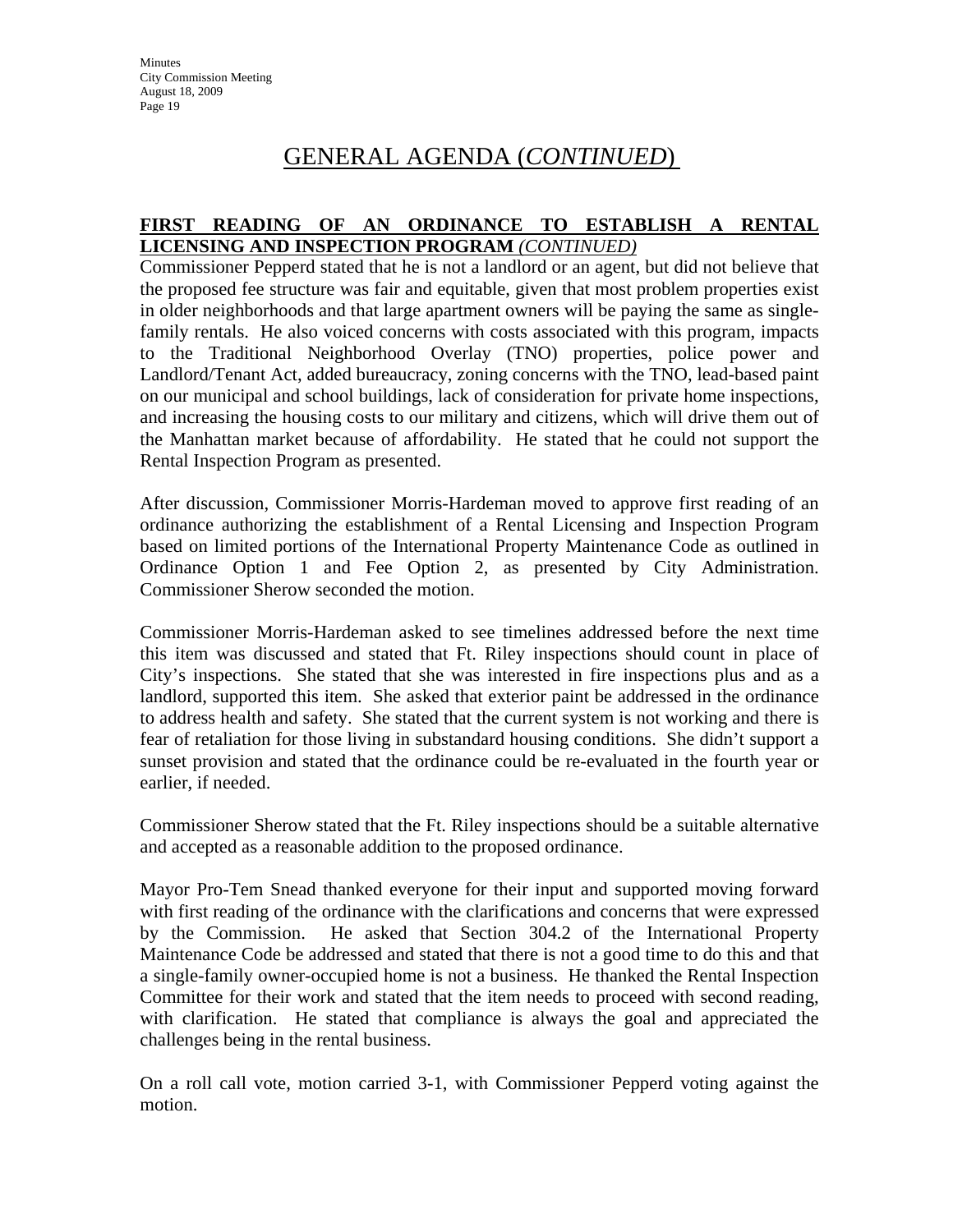Minutes City Commission Meeting August 18, 2009 Page 20

## **GENERAL AGENDA (CONTINUED)**

#### FIRST READING OF AN ORDINANCE TO ESTABLISH A RENTAL **LICENSING AND INSPECTION PROGRAM (CONTINUED)**

Mayor Pro-tem Snead stated that he didn't expect to see second reading of the ordinance in two weeks, but will expect City Administration to have second reading of the item on a future agenda.

### **ADJOURNMENT**

At 12:15 a.m., the Commission adjourned.

MMC, City Clerk Gary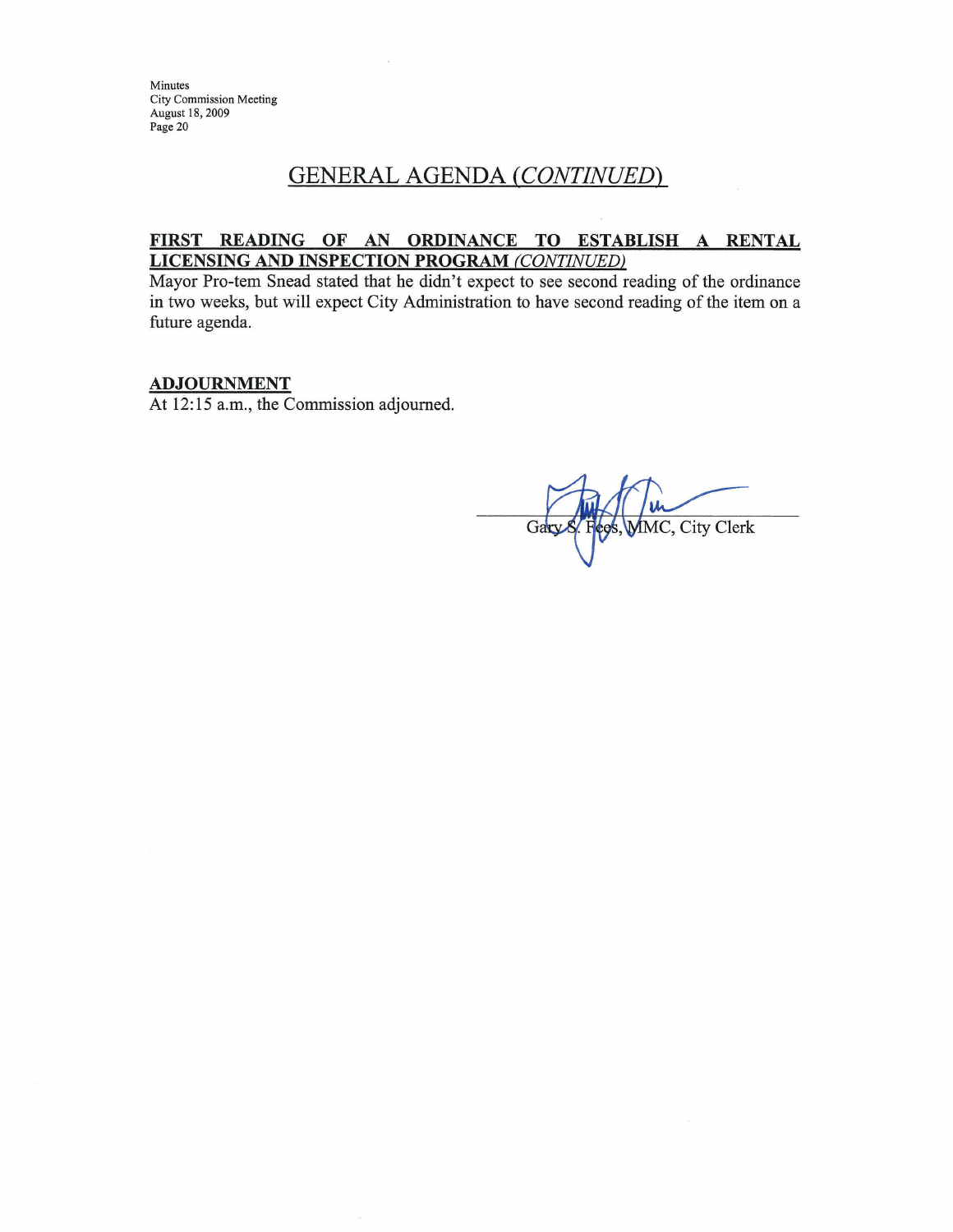### **STAFF REPORT**

### **ON AN APPLICATION TO REZONE PROPERTY**

**FROM:** County R-PUD, Residential Planned Unit Development District.

**TO:** R-3, Multiple-Family Residential District.

**APPLICANT:** Grand Mere Development – Mary L. Vanier for Field House Development, Inc. – Zachary J. Burton, President.

**ADDRESS:** 2021 Vanesta Drive, Suite A, Manhattan, KS 66503; 2520 Heartland Drive, Manhattan, KS 66503.

**OWNER:** Grand Mere Development – Mary L. Vanier.

**ADDRESS:** 2021 Vanesta Drive, Suite A, Manhattan, KS 66503.

**LOCATION:** Generally located six hundred and thirty (630) feet south of the intersection of Grand Mere Parkway and Colbert Hills Drive along the east side of Grand Mere Parkway.

**AREA:** Approximately five acres (5.20)

### **DATE OF PUBLIC NOTICE PUBLICATION:** Monday, July 13, 2009.

### **DATE OF PUBLIC HEARING: PLANNING BOARD:** Monday, August 3, 2009. **CITY COMMISSION:** Tuesday, August 21, 2009.

**EXISTING USE:** Open undeveloped space in a phase of Grand Mere.

**PHYSICAL AND ENVIRONMENTAL CHARACTERISTICS:** Open range land with native grass cover. The site slopes to the south and partly to the north.

#### **SURROUNDING LAND USE AND ZONING:**

**(1) NORTH:** Undeveloped space (future Grand Mere neighborhood recreation), Colbert Hills Drive; R-S, Single-Family Residential Suburban District.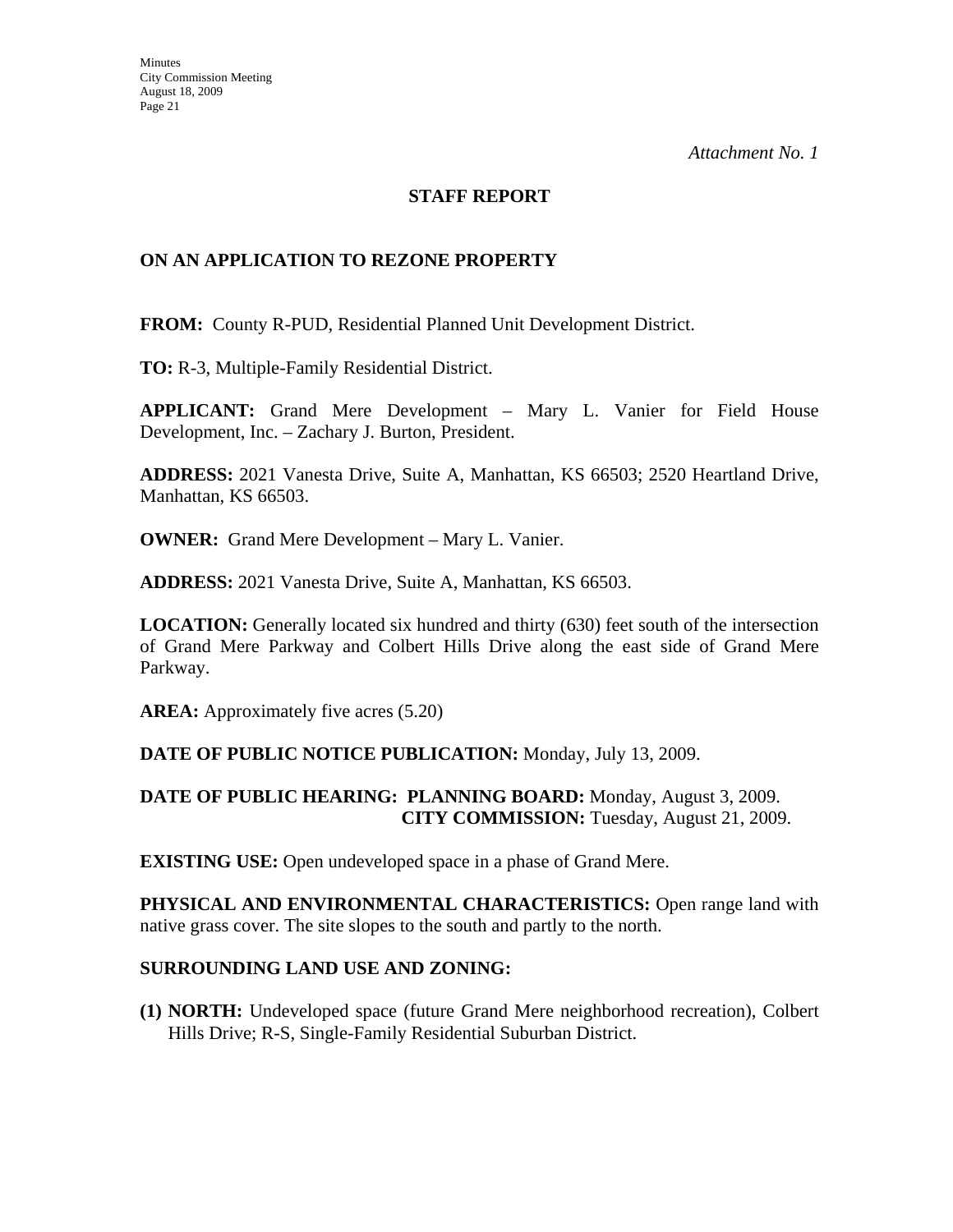- **(2) SOUTH:** Undeveloped space (future Grand Mere townhomes); County R-PUD, Residential Planned Unit Development District.
- **(3) EAST:** Colbert Hills Golf Course (par three course); R-S District.
- **(4) WEST:** Grand Mere Parkway, Undeveloped space (future Grand Mere Villas, singlefamily and open space), Colbert Hills Golf Course; County R-PUD, Residential Planned Unit Development District, and R-S District.

**GENERAL NEIGHBORHOOD CHARACTER:** Currently a mix of low density residential and golf course uses developing within a comprehensively planned neighborhood.

**SUITABILITY OF SITE FOR USES UNDER CURRENT ZONING:** The site was rezoned to R-PUD in 1997. At the time of the rezoning, the developer of the golf course wanted assurance that when the golf course was annexed a zoning, specifically the R-PUD for the golf course was attached. The rezoning was done primarily for the benefit of the golf course development. Those portions of Grand Mere that are not annexed remain County R-PUD. The current R-PUD predated the Grand Mere Master Plan and Comprehensive Plan, which currently recommend townhomes and medium density residential, respectively. Development in Grand Mere is progressing to ensure attractive and orderly neighborhoods in response to changing market demand.

**COMPATIBILITY OF PROPOSED DISTRICT WITH NEARBY PROPERTIES AND EXTENT TO WHICH IT MAY HAVE DETRIMENTAL AFFECTS:** The site is generally in an area that is undeveloped to the north, south and west. To the east is a par three golf course. Access to the site will off Grand Mere Parkway. An increase in light, noise and traffic can be expected with minimal impact on the largely undeveloped surrounding area. To ensure compatibility within Grand Mere, architectural guidelines and design standards provide for building review and approval. A design review committee is responsible for enforcement of guidelines and standards *(see policy statement below under Comprehensive Plan, part III Community Concepts and Development Strategy.)*

**CONFORMANCE WITH COMPREHENSIVE PLAN: THE PROPOSED SITE IS SHOWN ON THE FUTURE LAND USE MAP IN THE NORTHWEST PLANNING AREA AS RESIDENTIAL MEDIUM HIGH DENSITY (RMH).** The Grand Mere Community Master Plan was originally adopted in April 2000, and is included as a specific Land Use Element of the current Comprehensive Plan adopted in 2003. The Grand Mere Plan is a more detailed level neighborhood plan for the site, which notes the annexation site as "Townhomes". Applicable policies of the Comprehensive Plan and Grand Mere, a Master Planned Golf Course Community, are set out below in italics.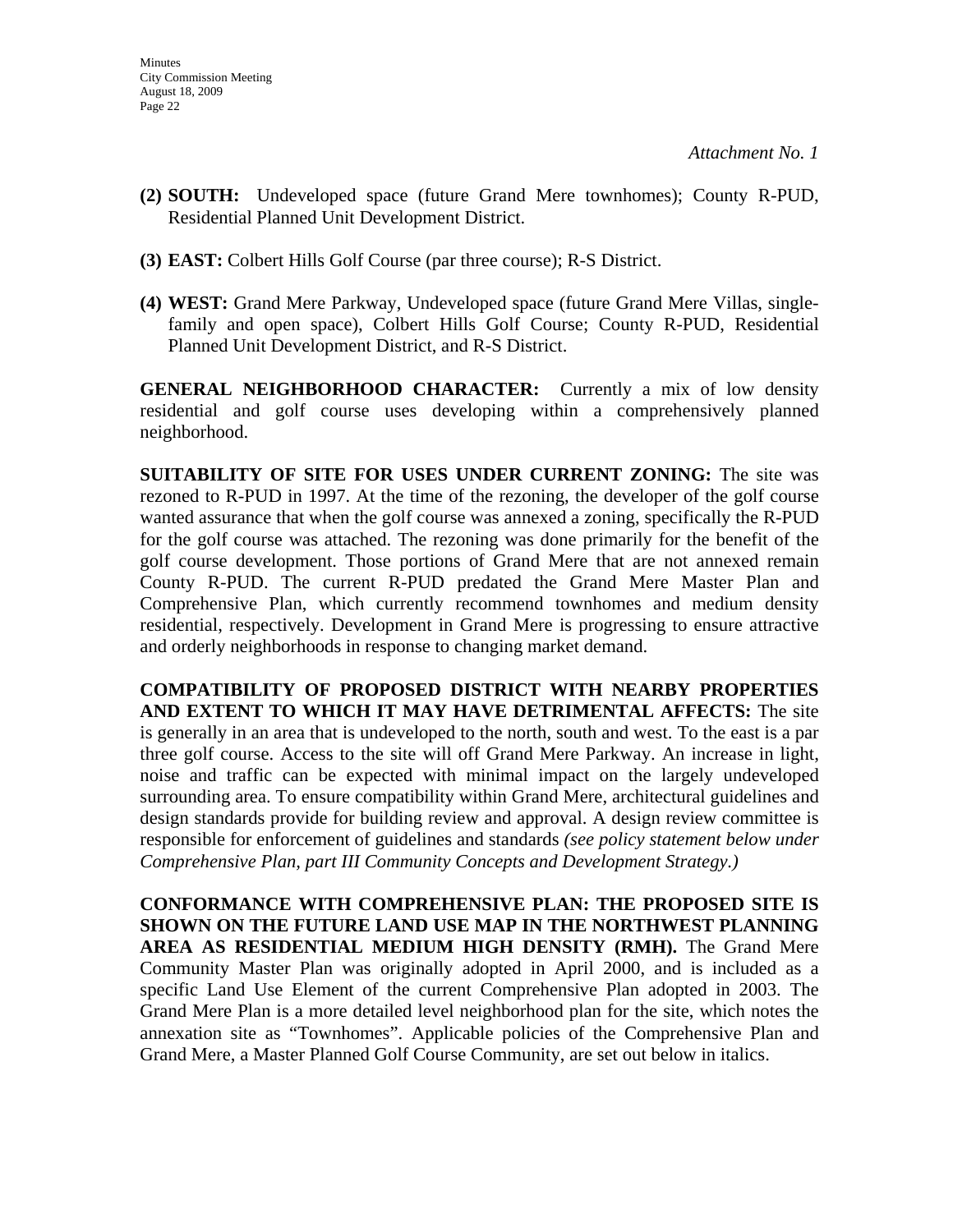#### COMPREHENSIVE PLAN

#### **Residential Medium/High Density (RMH)**

#### *RMH 1: Characteristics*

*The Residential Medium/High Density designation shall incorporate a mix of housing types in a neighborhood setting in combination with compatible non-residential land uses, such as retail, service commercial, and office uses, developed at a neighborhood scale that is in harmony with the area's residential characteristics and in conformance with the policies for Neighborhood Commercial Centers. Appropriate housing types may include a combination of small lot single-family, duplexes, townhomes, or fourplexes on individual lots. However, under a planned unit development concept, or when subject to design and site plan standards (design review process), larger apartment or condominium buildings may be permissible as well, provided the density range is complied with.* 

#### *RMH 2: Appropriate Density Range*

*Densities within a Residential Medium/High neighborhood range from 11 to 19 dwelling units per net acre.* 

#### *RMH 3: Location*

*Residential Medium/High Density neighborhoods should be located close to arterial streets and be bounded by collector streets where possible, with a direct connection to work, shopping, and leisure activities.* 

### *RMH 4: Variety of Housing Styles*

*To avoid monotonous streetscapes, the incorporation of a variety of housing models and sizes is strongly encouraged.* 

#### **Grand Mere, a Master Planned Golf Course Community**

### *I. INTRODUCTION*

#### *A. PURPOSE OF SUBMITTAL*

*This Grand Mere submittal is a proposed amendment to the 1991 City of Manhattan Comprehensive Land Use Plan. It is intended to be the guide for future zoning requests as the Grand Mere Community develops.*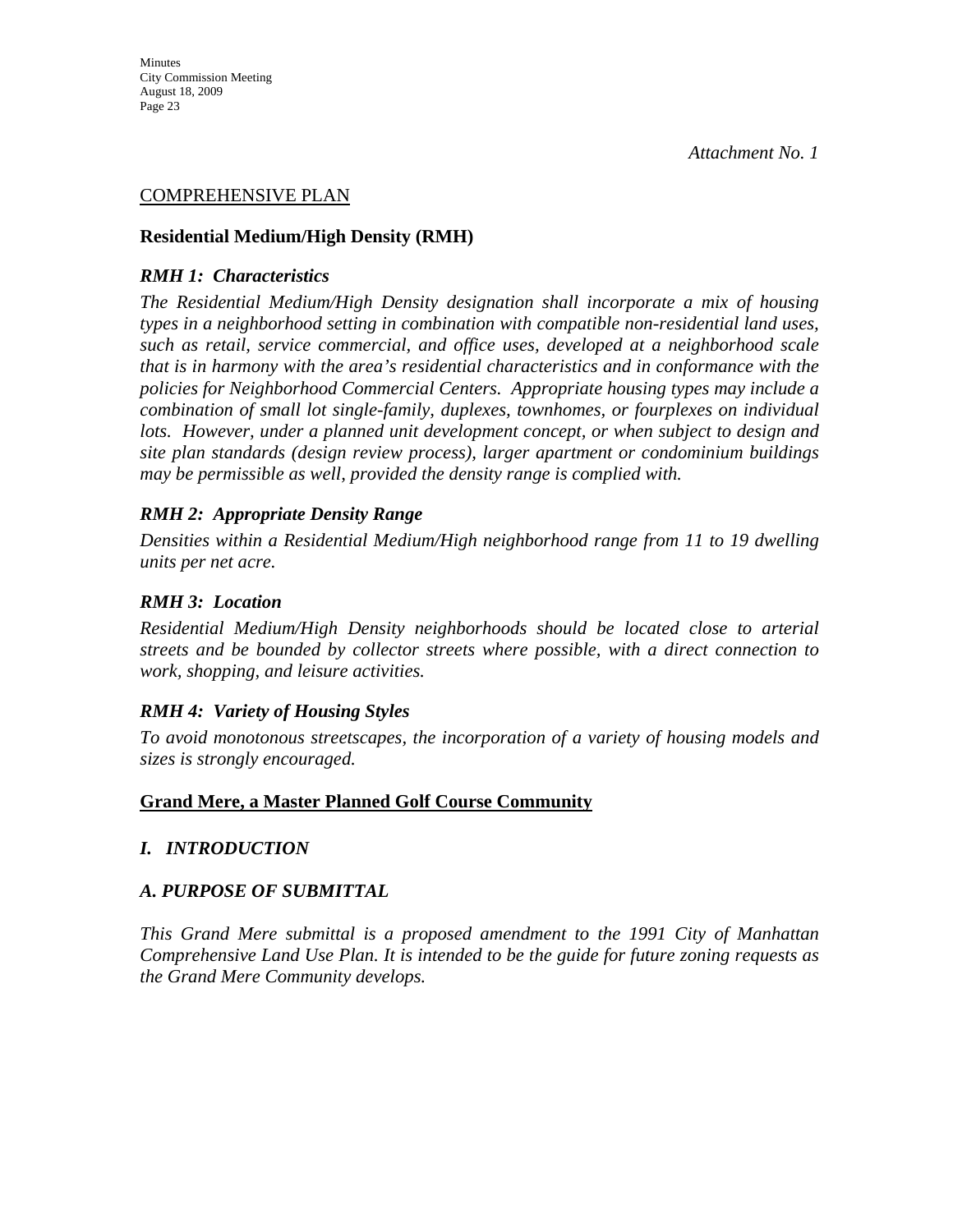### *B. PROJECT INTENT*

*The overall Land Use Amendment is intended to create a community designed within a park. By responding to the natural terrain, preserving natural corridors, protecting the slopes and riparian environment, a harmonious relationship with the land can be created for the community.* 

*Grand Mere is envisioned as an upscale residential community, with the University's Colbert Hills Golf Course and preserved open space interwoven throughout the development. The community is made up of individual neighborhoods defined by open space features, topography, connection to the Grand Mere Parkway, and the golf course. A strong joint effort has integrated the golf course design (Colbert Hills) and the overall community design (Grand Mere Development). The interconnectivity of automobile circulation, pedestrian/bicycles, and open space, as well as residential neighborhood placement and overall community utility location, has created a well integrated community with both future residences and community recreation as the main focus. Flexibility is built into the land use plan to allow the development to respond to market demand.* 

*Specific types of residential product may subtly change in the future due to market demand as the development pattern becomes clearer and as the community matures. The community will offer a high level of design quality, architectural variety, and a wide range of housing types to address the potential markets appropriate for an upscale development.* 

### *5 KEY DESIGN CONCEPTS*

### *1. Create a high quality residential community*

*Create a community of villages, residential neighborhoods, and neighborhood commercial areas centered along the projects' spine, Grand Mere Parkway. Through the use of architectural design guidelines and development reviews the quality of building construction will be maintained at the highest level.* 

#### *2. Integrate the Natural Environment*

*Preserve the natural slopes and open space features. Provide a visual connection to the natural beauty of the development: the golf course in the valleys, the long vistas/views, and the prairie environment.*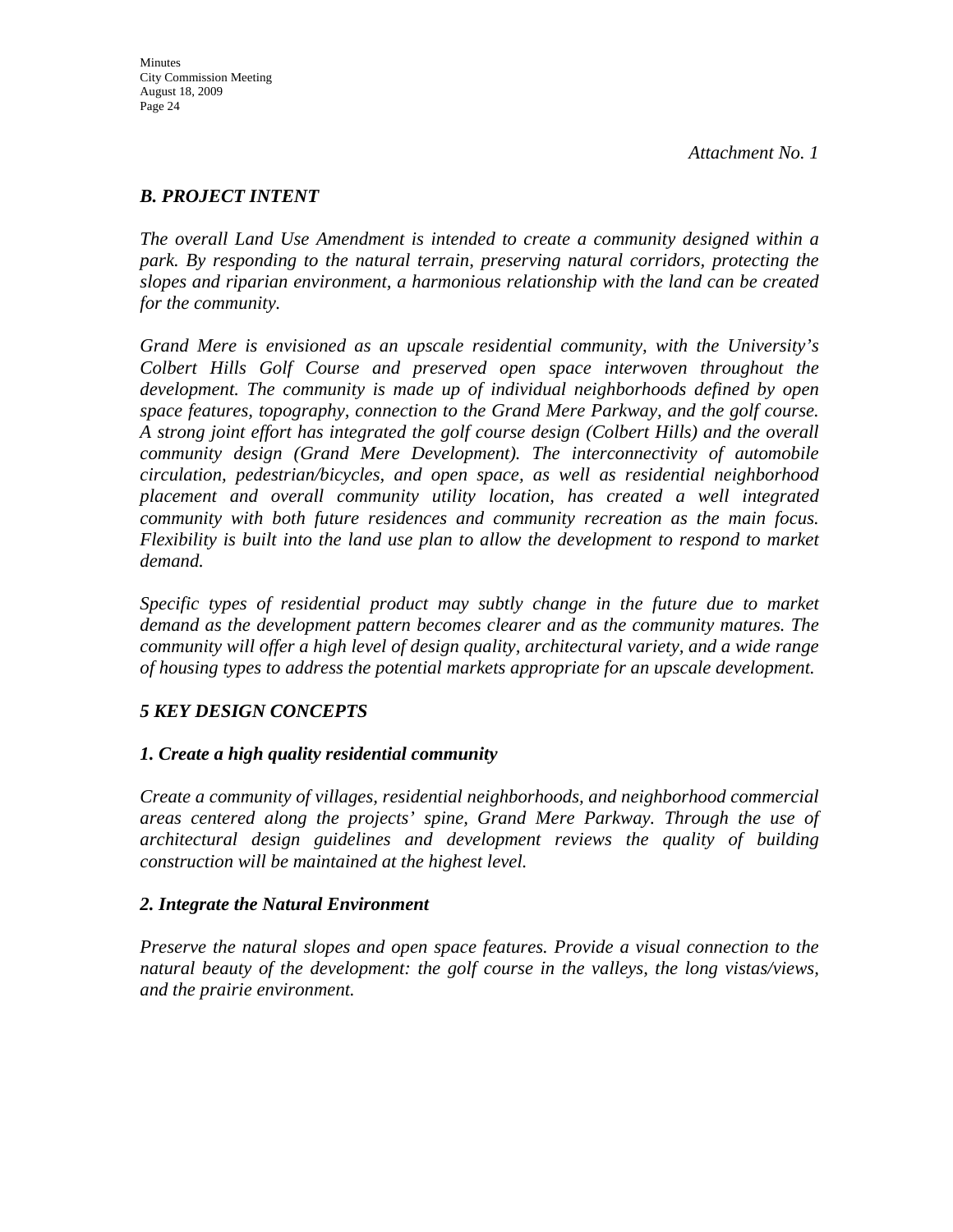### *3. Offer a Variety of Residential Living*

*Offer a wide range of residential products and lot types to address the market demands of the well informed and upscale consumer. An integrated community of many housing types will help to provide an interesting streetscape, a quality neighborhood texture, and a sustainable development.* 

### *4. Create a Pedestrian/Bicycle System*

*Provide pedestrian/bicycle connections throughout the development, following the Grand Mere Parkway, open space corridors and the linear park connections provided as part of the Master Plan along Little Kitten Creek and the continuation of the Hudson trail. Grand Mere Community Overall Development Plan* 

#### *5. Establish a 'heart' to the community*

*Provide a central community feature for the residents of Grand Mere. Utilizing the golf clubhouse access as a link between the east and west parts of the property, a private community recreation complex would be provided at the intersection of Grand Mere Parkway and Colbert Hills Drive. This central location along the bike trail and pedestrian sidewalk connections to all the neighborhoods would provide an accessible 'recreational heart' for the community.* 

### *III. COMMUNITY CONCEPTS AND DEVELOPMENT STRATEGY*

*Grand Mere is proposed as a Master Planned Community consisting of a wide range of residential housing types and densities and will be utilizing both Planned Unit Development and Conventional Zoning Development standards based on specific sites and development types.* 

*The overall Grand Mere Project consists of 1,054 (estimated) acres, including the Colbert Hills Golf Course. Rather than dispersing development throughout the entire property, the project purposes to "concentrate" neighborhood development within residential and commercial villages on approximately 543 acres preserving almost 50% of the land as natural open space or golf course. This concept, while proposing a variety of home types and densities, provides large natural open spaces, golf course amenity for the general public, and peripheral residential villages as large lot or low density residential products that create an overall density (1.5 du/ac) for the site, consistent with the surrounding neighborhoods. All housing types shall belong to the Master Homes Association, which will be responsible for enforcing the covenants and restrictions, and maintaining the common grounds.*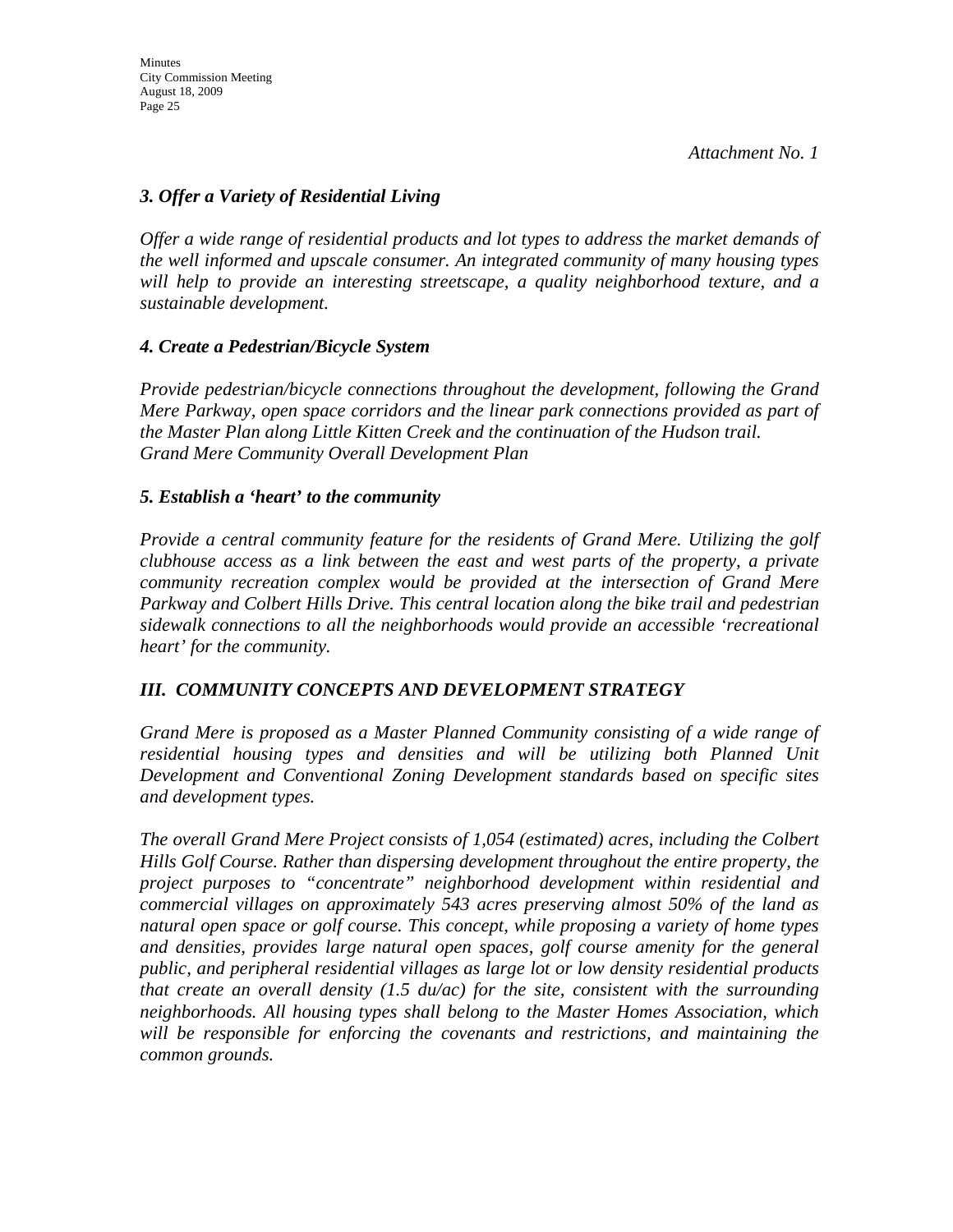*Within the community, residential neighborhoods are supported by neighborhood commercial services, which provides a focus and entry element for the development. These neighborhood office and retail villages are envisioned as community services located at the development entries along the Little Kitten Creek entry and Kimball Ave. and the future northern entry on Marlatt.* 

*Throughout the plan, connecting open space systems, sidewalks and bike trails provide pedestrian connections between residential neighborhoods, public amenities and the neighborhood services. These are planned connections to occur in a variety of types and locations. As each phase of development is planned in detail, the specific pedestrian connections will be part of each village plat and relate back to the overall Circulation Parks & Open Space Plan.* 

*Grand Mere Community Architectural Guidelines and Design Standards will provide for the review and approval of all site and building plans for the Grand Mere property. The Design Review Committee of Grand Mere will be responsible for enforcement of these guidelines and standards. The Developer believes that careful planning and enforcement of design and development standards will ensure orderly, attractive, and lasting development, all of which will preserve and enhance the value of the community.* 

### *A. Residential Neighborhoods*

*The planning concept proposes a wide range of residential uses, with densities ranging from 1 to 20 dwelling units per acre (du/ac) within individual parcels. Generally, individual neighborhoods are envisioned as small enclaves in order to promote a mix of different product types, create intimate neighborhoods, and to build a strong community image from the project's onset. The key to a sustainable successful development is quality design and construction, and a variety of housing price points to attract a wide spectrum of residential consumers. Higher density residential, as well as small lot single-family opportunities are integrated into the community along Grand Mere Parkway, rather than isolated or located along the site's edges. While building a stronger new community, this concept also reduces impact on existing adjacent neighborhoods by focusing the traffic and circulation internally.* 

### *Residential Types:*

### *Townhomes (RMH)*

*The townhomes proposed for Grand Mere are located along the parkway or the golf course for direct access to the recreation center, open space, and bike trail systems. These homes would offer a two and three bedroom configuration in groups of two to six homes*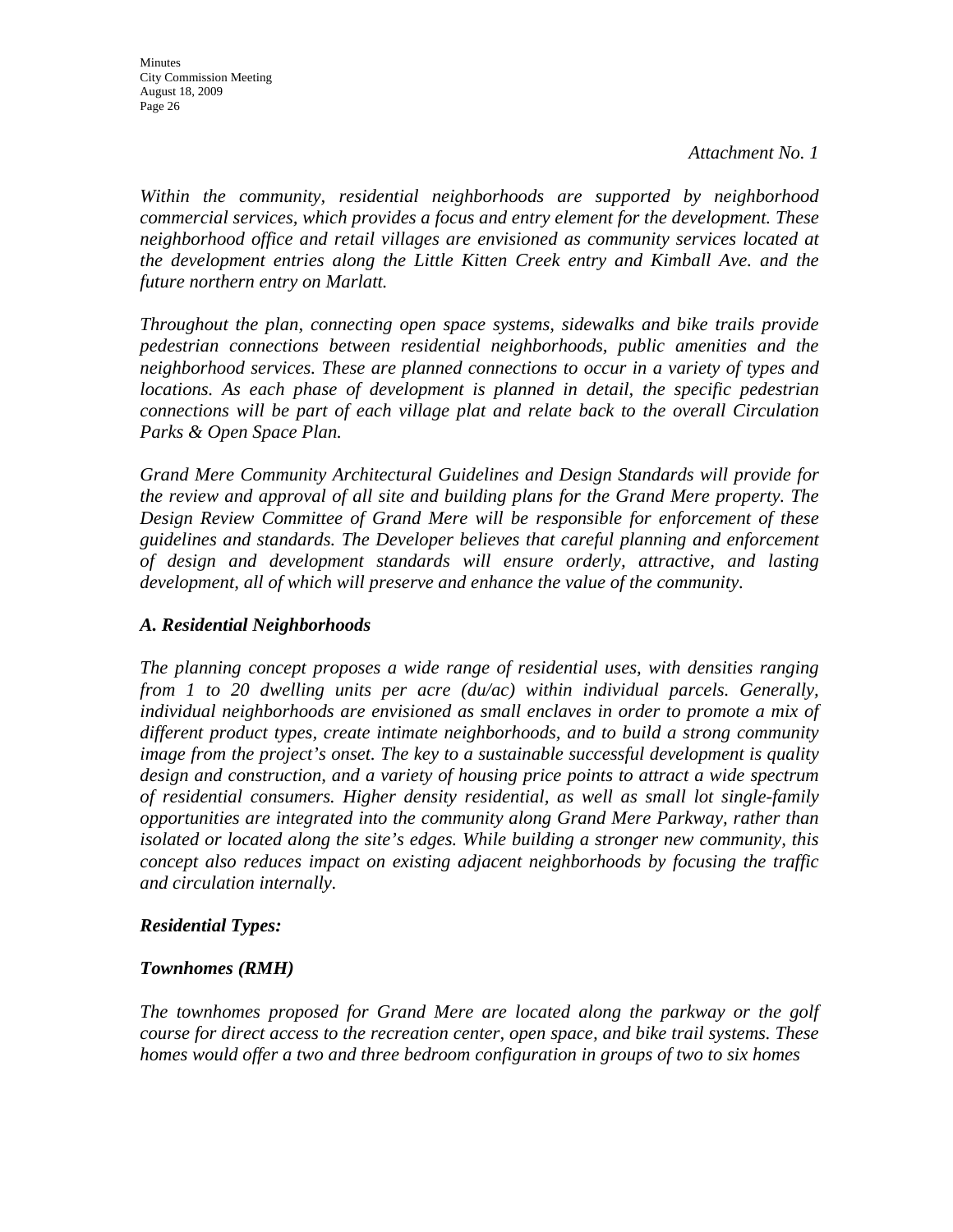*per building, depending on site conditions and planning. The homes association would provide maintenance for the common areas within the neighborhood. The architecture would be designed to provide an overall theme and consistent material quality throughout the neighborhood. Attached garages and individual entries for each home would be provided. Depending on the market demands an amenity center might be planned for the various townhome parcels.* 

### *C. Streets and Circulation System*

*Residential streets within Grand Mere are envisioned as a key element of "neighborhood quality," offering a place to walk and play, as well as to drive and park. The streetscape in and along the roads will reflect the quality of the community through the use of signage monumentation and landscaping depending on the location and natural conditions of the space providing strong visual "cues" to better orient drivers to their locations and destinations.* 

*When utilizing the approved Manhattan street system standards the hierarchy, streetwidths, design speeds, and travel/parking lanes are consistent and will not compromise auto on-street parking, or bike and pedestrian access. The street layout will frame important views and vistas, including buildings, golf course, and natural features. Onstreet parking is available on all local streets.* 

*The Master Planned Community will be accessed from Kimball Avenue and Marlatt Avenue. Additional access points into the Community from surrounding residential streets are shown on the Master Plan.* 

#### *D. Pedestrian and Bicycle Circulation System*

*Connectivity with the City of Manhattan Linear Park Master Plan is our main focus for the overall trails system. A comprehensive pedestrian and bicycle system is proposed for the community to provide access to individual neighborhoods, the Club Facility and Hotel site, commercial services, and open space amenities~ Elements include both off-street and on street bike paths, natural unimproved trails, and a 17.2 acre linear park along Little Kitten Creek. An easement shall be provided for the extension of the Hudson trail northward, along the east property line to northeast corner section 3-10-7. All trail/path systems will be site- specifically designed at the time of construction. Each will be reviewed on a site-by-site basis to ensure sensitive placement and minimum disturbance. This will be coordinated with the Park & Recreation Board and the Parks and Recreation Department.*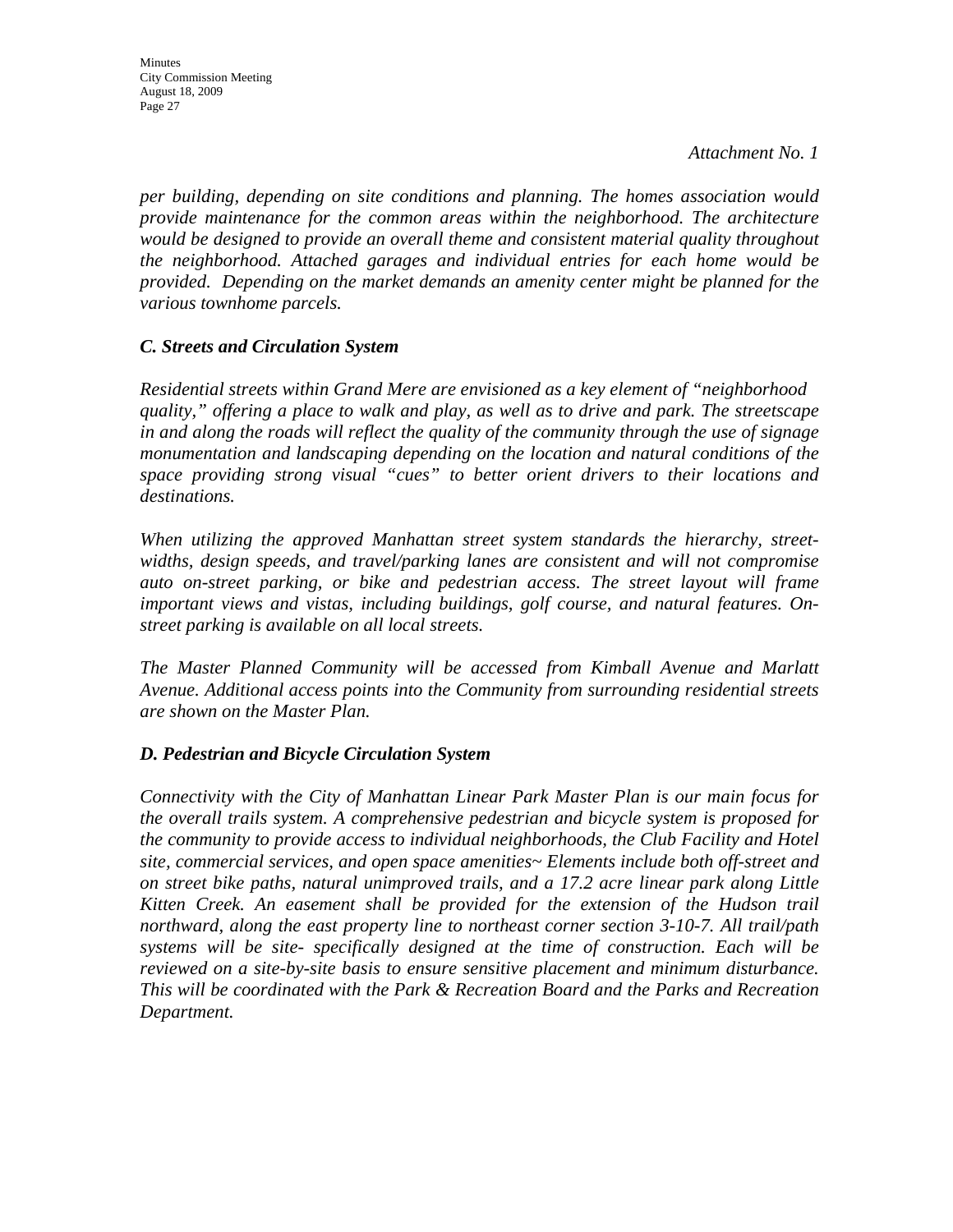#### *G. Golf Course Development*

*The Grand Mere development drainage and detention system shall be designed to work in concert with the golf course drainage and detention system. The course was designed to meet the environmental goals of the Audubon International Signature Status Program.* 

#### *Bike Paths, Trails and Sidewalks*

*Bike paths, trails and sidewalks are provided along the internal streets and open spaces to provide internal connections between the villages where possible. See the Circulation Parks & Open Space Plan* 

#### *M. Current School District Boundaries*

*The school district boundary between Manhattan U.S.D. 383 and Riley County U.S.D. 378 divides Grand Mere into east and west jurisdictions crossing the property beginning at the S.W. Corner of Section 3-10-7 and continuing north to the N.W. Corner of Section 3-10-7.* 

As noted on the Preliminary Plat, the proposed density range is generally in the 8 to 10 dwelling units per net acre, which is based on a range of 36 total dwelling units (two, 14 unit apartment buildings and eight single family dwellings) to 42 total dwelling units (two, 17-unit apartment buildings and eight single-family dwellings.) The Comprehensive Plan suggests up to 19 dwelling units is appropriate in the RMH category and the Grand Mere Plan suggests a range of one up to 20 units.

**THE REZONING OF PROPOSED GRAND CHAMPIONS DEVELOPMENT CONFORMS TO THE POLICIES OF** Grand Mere, a Master Planned Golf Course Community and the Comprehensive Plan.

### **ZONING HISTORY AND LENGTH OF TIME VACANT AS ZONED:**

| August 7, 1997          | Riley<br>Development Plan of Colbert Hills and the Wildcat PUD.                                                                  | County Commission approved Preliminary |  |
|-------------------------|----------------------------------------------------------------------------------------------------------------------------------|----------------------------------------|--|
| August 14, 1997         | Riley County Commission approved Final Development<br>Plan.                                                                      |                                        |  |
| <b>February 7, 2000</b> | Planning Board approves resolution adopting Grand Mere<br>Community Master Plan and amendment of Comprehensive<br>Land Use Plan. |                                        |  |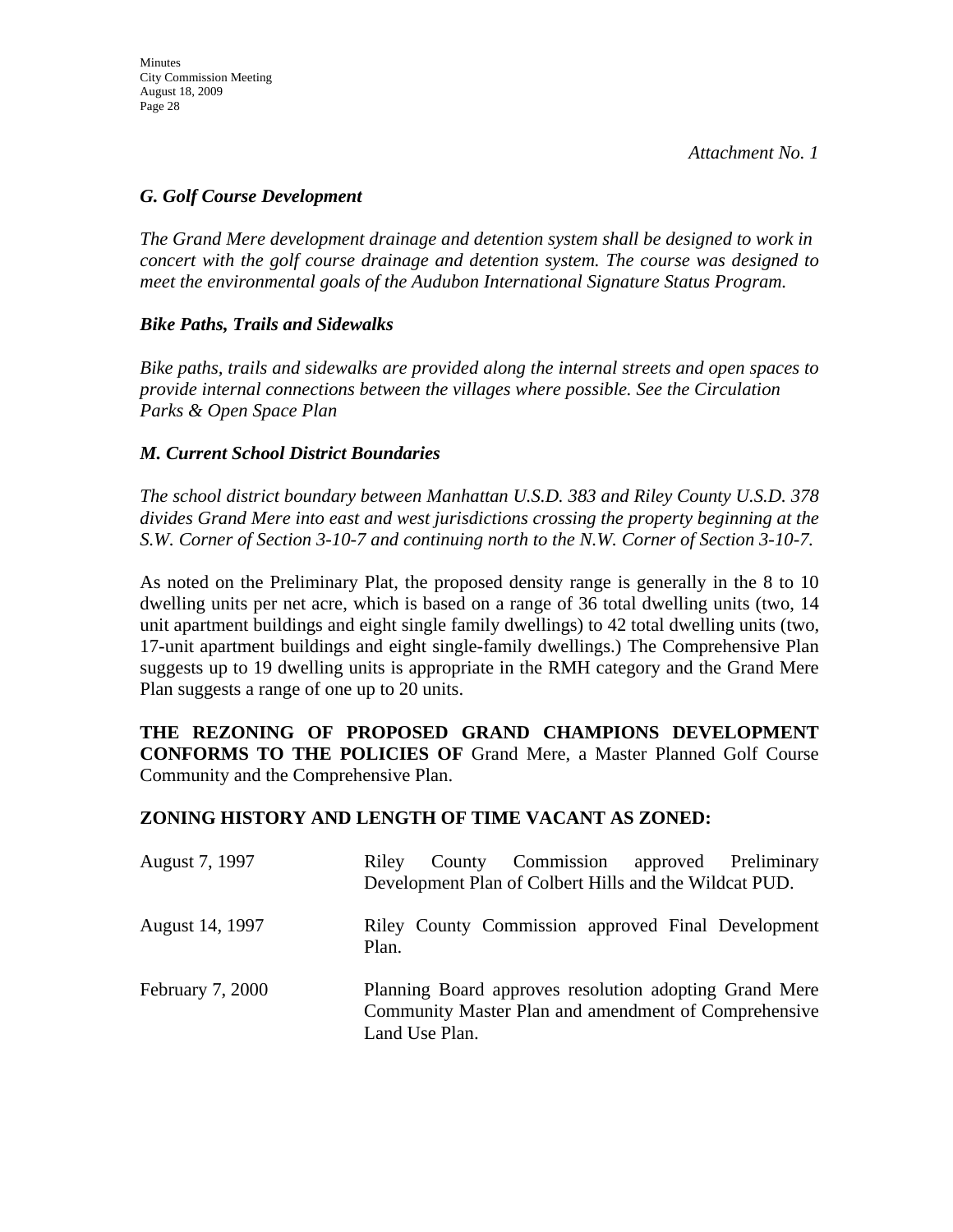| March 7, 2000 | City Commission approved first reading of an ordinance<br>adopting the Grand Mere Community Master Plan.                  |
|---------------|---------------------------------------------------------------------------------------------------------------------------|
| April 2003    | Comprehensive Plan adopted. Grand Mere Community<br>Master Plan adopted as a related plan and implementation<br>document. |

**CONSISTENCY WITH INTENT AND PURPOSE OF THE ZONING ORDINANCE:** The intent and purpose of the Zoning Regulations is to protect the public health, safety, and general welfare; regulate the use of land and buildings within zoning districts to assure compatibility; and to protect property values. The R-3, Multiple-Family Residential District is designed to provide for multiple-family development at a density no greater than one dwelling unit per 1,000 square feet. Multiple family lots are approximately 43,247 square feet and 47,536 square feet in area. Single-family lots range from approximately 10,091 square feet in area to 15,757 square feet in area. Both uses are permitted in the R-3 District and sufficient land area is set aside for the residential uses. The proposed rezoning is consistent with the intent and purpose of the Manhattan Zoning Regulations.

**RELATIVE GAIN TO THE PUBLIC HEALTH, SAFETY AND WELFARE THAT DENIAL OF THE REQUEST WOULD ACCOMPLISH, COMPARED WITH THE HARDSHIP IMPOSED UPON THE APPLICANT:** There appears to be no gain to the public that denial would accomplish. No expected adverse affects on the public health, safety and welfare as a result of the rezoning. Development of the site cannot proceed until a Preliminary Plat is approved. A separate application was submitted for approval of a Preliminary Plat. It may be a hardship upon the owner if the rezoning is denied.

**ADEQUACY OF PUBLIC FACILITIES AND SERVICES:** Adequate street, sanitary sewer and water services are available to serve the rezoning site.

### **OTHER APPLICABLE FACTORS:** None.

### **STAFF COMMENTS:**

City Administration recommends approval of the proposed rezoning of Grand Champions Development from County R-PUD, Residential Planned Unit Development District, to R-3, Multiple-Family Residential District.